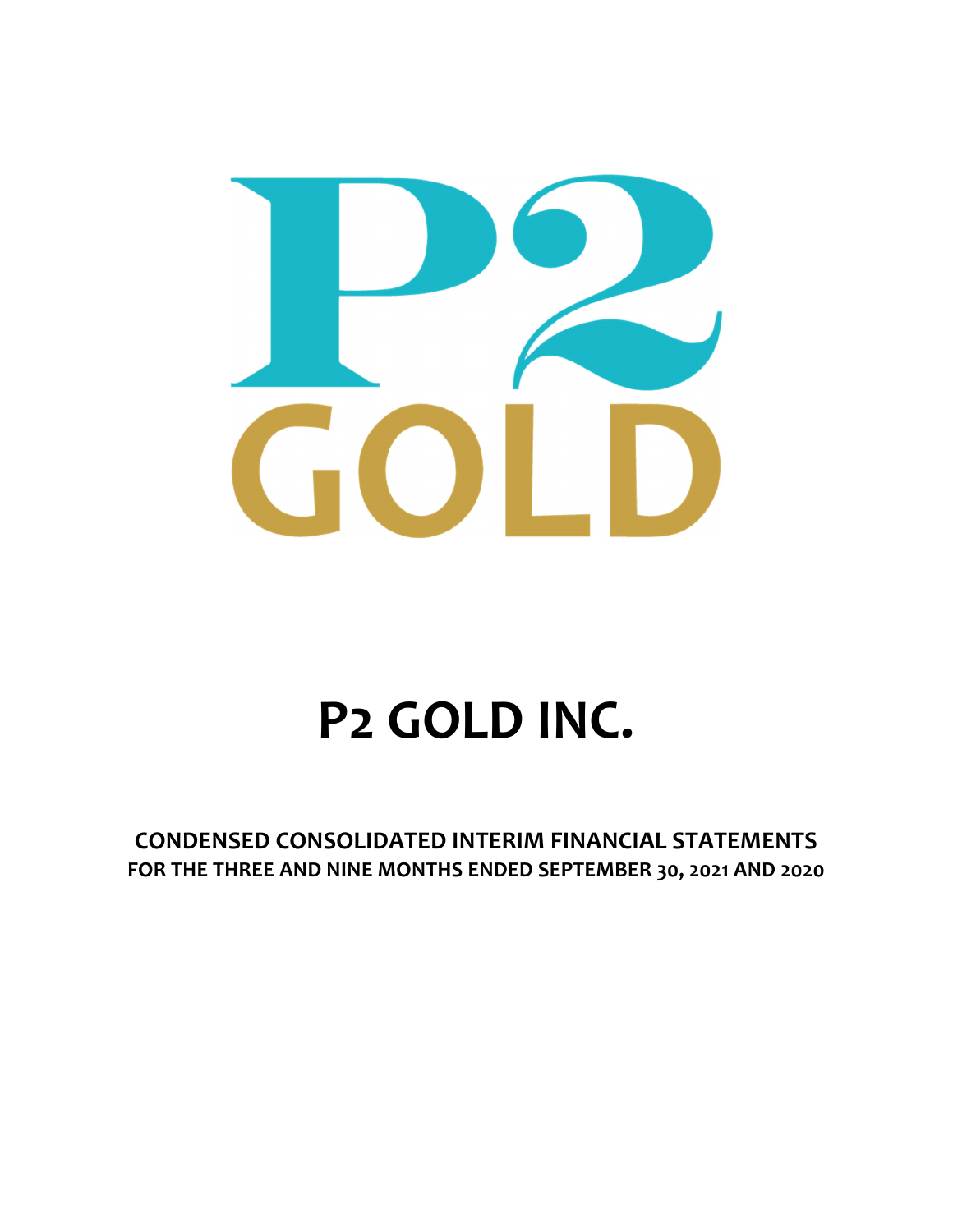

#### **P2 GOLD INC.** CONDENSED CONSOLIDATED INTERIM STATEMENTS OF FINANCIAL POSITION Unaudited ‐ Expressed in Canadian Dollars

|                                                            | Note             | September 30,   | December 31,  |             |
|------------------------------------------------------------|------------------|-----------------|---------------|-------------|
|                                                            |                  | 2021            |               | 2020        |
| <b>ASSETS</b>                                              |                  |                 |               |             |
| <b>Current assets</b>                                      |                  |                 |               |             |
| Cash and cash equivalents                                  |                  | \$<br>3,204,372 | \$            | 1,634,964   |
| Receivables and other                                      | 3                | 1,026,797       |               | 225,402     |
|                                                            |                  | 4,231,169       |               | 1,860,366   |
| <b>Non-current assets</b>                                  |                  |                 |               |             |
| Restricted cash                                            | 4                | 139,603         |               |             |
| Property, plant and equipment                              | 5                | 336,549         |               |             |
| <b>Total assets</b>                                        |                  | \$<br>4,707,321 | $\frac{1}{2}$ | 1,860,366   |
| <b>LIABILITIES</b>                                         |                  |                 |               |             |
| <b>Current liabilities</b>                                 |                  |                 |               |             |
| Accounts payable and accrued liabilities                   | 6                | \$<br>324,001   | \$            | 118,007     |
| Current portion of lease obligations                       | 7                | 113,903         |               |             |
| Current portion of acquisition liabilities - Gabbs Project | 8                | 4,787,677       |               |             |
| Flow-through share premium liability                       |                  | 352,800         |               |             |
|                                                            |                  | 5,578,381       |               | 118,007     |
| <b>Non-current liabilities</b>                             |                  |                 |               |             |
| Lease obligations                                          | 7                | 163,958         |               |             |
| Acquisition liabilities - Gabbs Project                    | 8                | 5,873,642       |               |             |
|                                                            |                  | 11,615,981      |               | 118,007     |
| <b>SHAREHOLDERS' EQUITY</b>                                |                  |                 |               |             |
| Share capital                                              | 10               | 24,131,362      |               | 8,490,458   |
| Other reserves                                             | 10               | 1,968,615       |               | 948,771     |
| Accumulated other comprehensive income ("AOCI")            |                  | 53,130          |               |             |
| Deficit                                                    |                  | (33,061,767)    |               | (7,696,870) |
|                                                            |                  | (6,908,660)     |               | 1,742,359   |
| Total liabilities and shareholders' equity                 |                  | \$<br>4,707,321 | \$            | 1,860,366   |
| Nature of operations and going concern                     | 1                |                 |               |             |
| Commitments                                                | 13               |                 |               |             |
| Approved on behalf of the Board of Directors:              |                  |                 |               |             |
| "Ron MacDonald"                                            | "Joseph Ovsenek" |                 |               |             |
| Ron MacDonald                                              | Joseph Ovsenek   |                 |               |             |

Chair of the Audit Committee Chair of the Board, President and CEO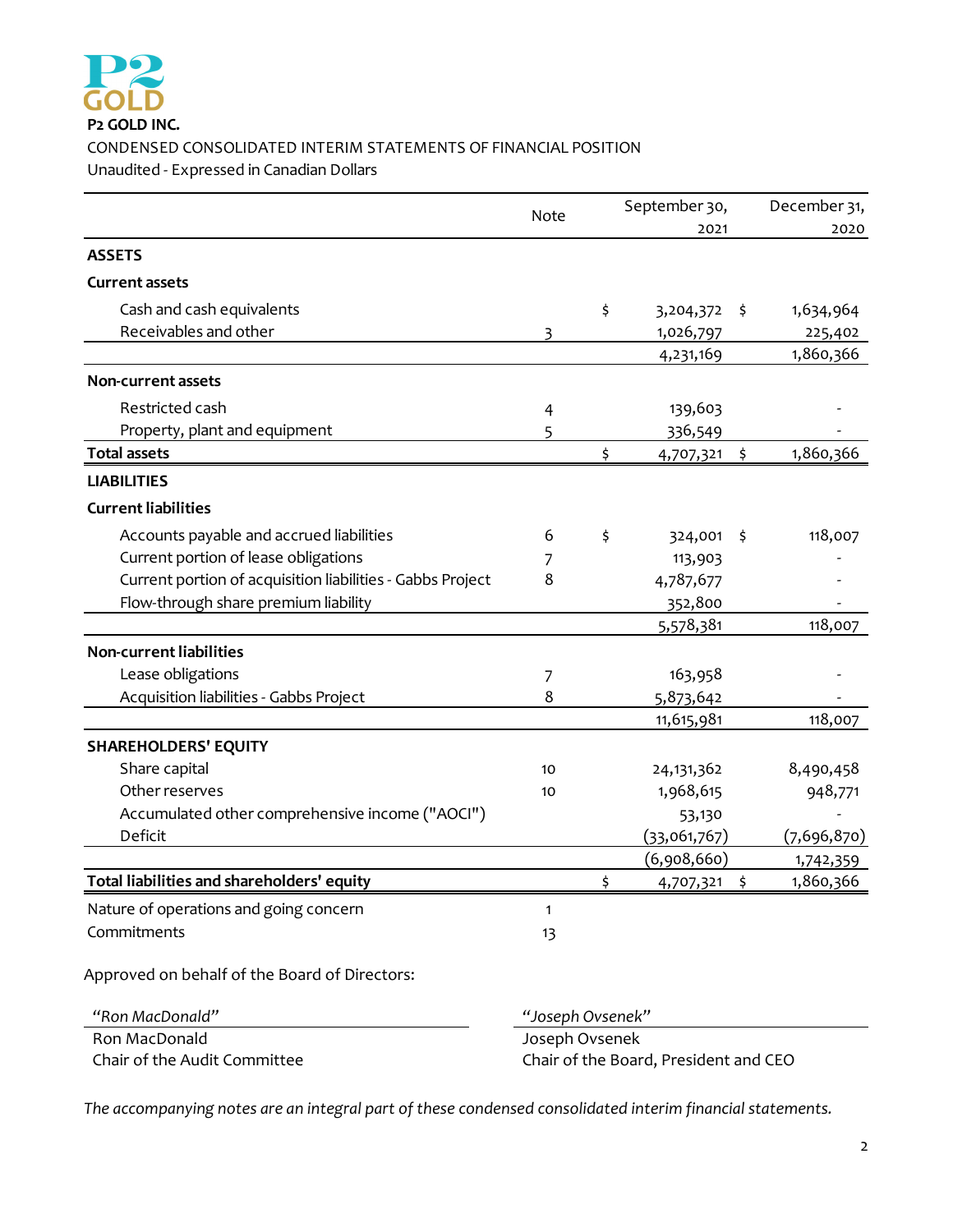

CONDENSED CONSOLIDATED INTERIM STATEMENTS OF LOSS AND COMPREHENSIVE LOSS Unaudited - Expressed in Canadian dollars, except for share data

|                                         |      | For the three months ended |                  | For the nine months ended |    |               |  |
|-----------------------------------------|------|----------------------------|------------------|---------------------------|----|---------------|--|
|                                         | Note | September 30,              | September 30,    | September 30,             |    | September 30, |  |
|                                         |      | 2021                       | 2020             | 2021                      |    | 2020          |  |
| Exploration and evaluation expenditures | 8    | \$<br>2,610,338            | \$<br>3,131,867  | \$<br>23,490,075 \$       |    | 3,318,701     |  |
| Administrative expenses                 |      |                            |                  |                           |    |               |  |
| Share-based compensation                | 10   | 285,854                    | 316,716          | 855,107                   |    | 458,108       |  |
| General and administrative              |      | 263,120                    | 36,709           | 556,994                   |    | 80,489        |  |
| Professional fees                       |      | 15,790                     | 74,120           | 185,137                   |    | 195,471       |  |
| Depreciation                            | 5    | 32,737                     | 3,261            | 95,035                    |    | 27,855        |  |
| Investor relations and travel           |      | 35,277                     | 21,697           | 94,035                    |    | 39,940        |  |
| Shareholder information                 |      | 37,293                     | 45,337           | 78,771                    |    | 72,526        |  |
| Total administrative expenses           |      | 670,071                    | 497,840          | 1,865,079                 |    | 874,389       |  |
| <b>Operating loss</b>                   |      | (3, 280, 409)              | (3,629,707)      | (25,355,154)              |    | (4, 193, 090) |  |
| Interest and finance expense            | 9    | (196,001)                  | (42)             | (300, 753)                |    | (1,527)       |  |
| Foreign exchange loss                   |      | (8,775)                    |                  | (2,961)                   |    |               |  |
| Gain (loss) on sale of equipment        |      |                            |                  |                           |    |               |  |
| or exploration property                 |      |                            |                  | 10                        |    | (5,378)       |  |
| Interest and finance income             |      | 325                        | 804              | 2,244                     |    | 2,039         |  |
| Loss before taxes                       |      | (3,484,860)                | (3, 628, 945)    | (25, 656, 614)            |    | (4,197,956)   |  |
| Flow-through share premium recovery     |      | 235,000                    | 200,000          | 291,717                   |    | 200,000       |  |
| Net loss for the period                 |      | \$<br>(3,249,860) \$       | $(3,428,945)$ \$ | (25,364,897)              | \$ | (3,997,956)   |  |
| Other comprehensive loss, net of tax    |      |                            |                  |                           |    |               |  |
| Items that may be subsequently          |      |                            |                  |                           |    |               |  |
| reclassified to earnings or loss:       |      |                            |                  |                           |    |               |  |
| Currency translation adjustments        |      | (160, 942)                 |                  | 53,130                    |    |               |  |
| Comprehensive loss for the period       |      | \$<br>$(3,410,802)$ \$     | $(3,428,945)$ \$ | $(25,311,767)$ \$         |    | (3,997,956)   |  |
| Loss per share - basic and diluted      |      | \$<br>$(0.05)$ \$          | $(0.15)$ \$      | $(0.57)$ \$               |    | (0.24)        |  |
| Weighted average                        |      |                            |                  |                           |    |               |  |
| number of shares outstanding            |      | 59,965,699                 | 23,595,694       | 44,529,600                |    | 16,391,298    |  |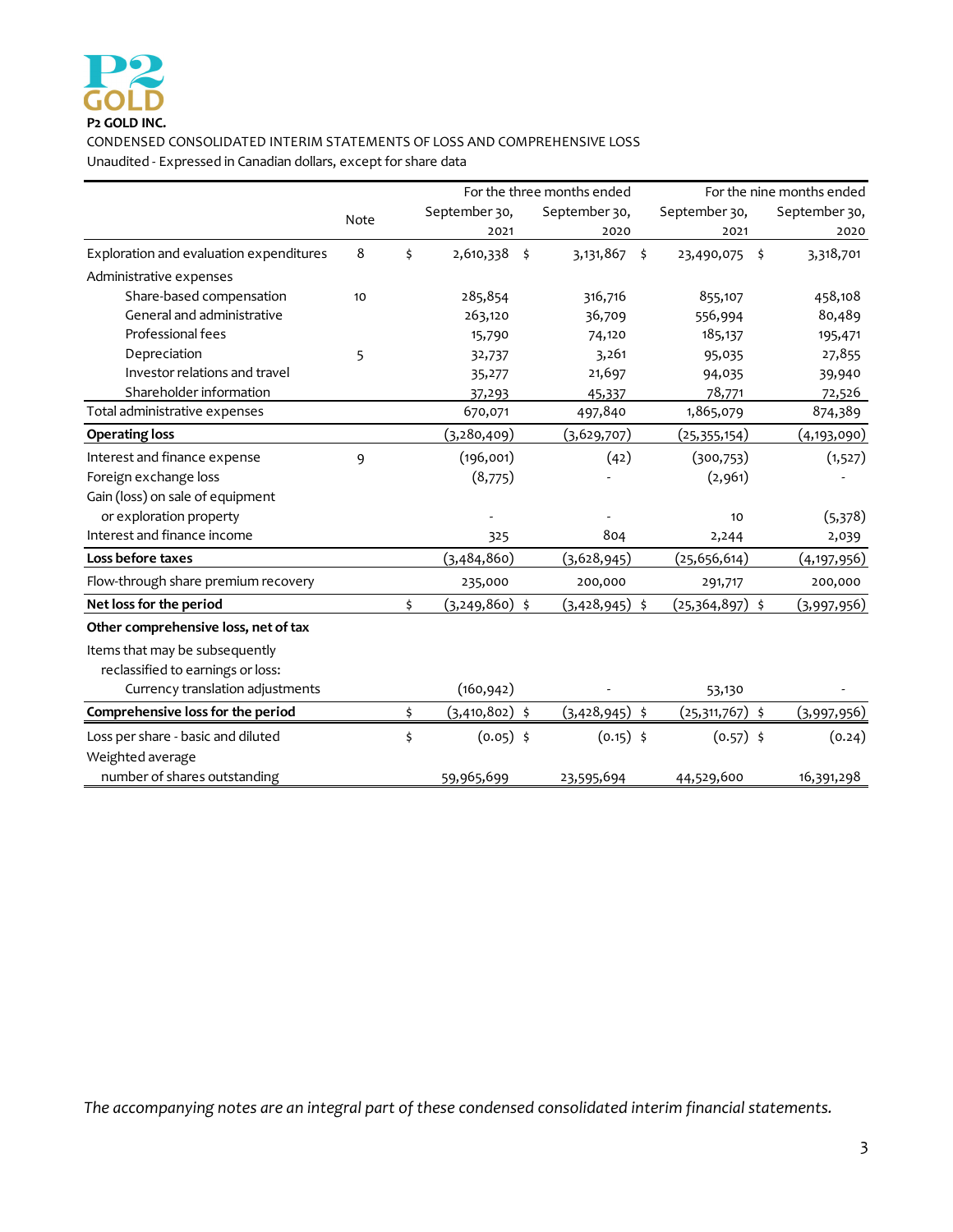## **P2 GOLD INC.** CONDENSED CONSOLIDATED INTERIM STATEMENTS OF CASH FLOWS Unaudited ‐ Expressed in Canadian dollars

|                                                        |      |                        | For the three months ended |                   | For the nine months ended |  |  |
|--------------------------------------------------------|------|------------------------|----------------------------|-------------------|---------------------------|--|--|
|                                                        | Note | September 30,          | September 30,              | September 30,     | September 30,             |  |  |
|                                                        |      | 2021                   | 2020                       | 2021              | 2020                      |  |  |
| Cash flows used in operating activities                |      |                        |                            |                   |                           |  |  |
| Net loss for the period                                |      | \$<br>$(3,249,860)$ \$ | $(3,428,945)$ \$           | $(25,364,897)$ \$ | (3,997,956)               |  |  |
| Items not affecting cash:                              |      |                        |                            |                   |                           |  |  |
| Depreciation                                           | 5    | 32,737                 | 3,261                      | 95,035            | 27,855                    |  |  |
| Flow-through share premium recovery                    |      | (235,000)              | (200,000)                  | (291,717)         | (200,000)                 |  |  |
| Interest and finance expense, net                      |      | 195,676                | (762)                      | 298,509           | (512)                     |  |  |
| Loss on sale of equipment                              |      |                        |                            |                   | 5,378                     |  |  |
| Share-based compensation                               | 10   | 285,854                | 316,716                    | 855,107           | 458,108                   |  |  |
| Shares issued for acquisition of Gabbs                 |      |                        |                            |                   |                           |  |  |
| Project and property option payments                   | 8,10 | 130,000                | 486,000                    | 7,730,000         | 486,000                   |  |  |
| Unrealized foreign exchange (gain) loss                |      | 2,563                  |                            | (1, 695)          |                           |  |  |
| Warrants issued for memorandum of                      |      |                        |                            |                   |                           |  |  |
| understanding ("MOU") agreement                        |      |                        |                            |                   | 461                       |  |  |
| Changes in non-cash working capital items:             |      |                        |                            |                   |                           |  |  |
| Receivables and other assets                           |      | (634,706)              | (97, 487)                  | (510, 956)        | (82, 304)                 |  |  |
| Accounts payable and accrued liabilities               |      | (141, 042)             | 161,209                    | 144,753           | 109,788                   |  |  |
| Acquisition liabilities - Gabbs Project                |      | 127,651                |                            | 10,437,759        |                           |  |  |
| Net cash used in operating activities                  |      | (3,486,127)            | (2,760,008)                | (6,608,102)       | (3, 193, 182)             |  |  |
| Cash flows generated by (used in) investing activities |      |                        |                            |                   |                           |  |  |
| Interest received                                      |      | 325                    | 804                        | 2,244             | 2,039                     |  |  |
| Proceeds from sale of equipment                        |      |                        |                            |                   | 24,779                    |  |  |
| Purchase of property, plant                            |      |                        |                            |                   |                           |  |  |
| and equipment                                          | 5    | (27, 196)              |                            | (77, 225)         | (30, 157)                 |  |  |
| Restricted cash                                        | 4    | 7,000                  |                            | (139, 603)        |                           |  |  |
| Net cash generated by (used in) investing activities   |      | (19, 871)              | 804                        | (214, 584)        | (3,339)                   |  |  |
| Cash flows generated by financing activities           |      |                        |                            |                   |                           |  |  |
| Payment of lease obligations                           | 7    | (33, 519)              | (3,540)                    | (100, 560)        | (31, 275)                 |  |  |
| Proceeds from exercise                                 |      |                        |                            |                   |                           |  |  |
| of share options                                       |      |                        |                            | 6,250             |                           |  |  |
| Proceeds from flow-through                             |      |                        |                            |                   |                           |  |  |
| share private placements                               | 10   | 1,010,000              | 1,200,000                  | 2,760,302         | 1,200,000                 |  |  |
| Proceeds from private placement                        | 10   |                        | 2,300,000                  | 5,949,030         | 2,800,000                 |  |  |
| Share issuance costs                                   |      | (13, 665)              | (118, 885)                 | (226, 424)        | (118, 885)                |  |  |
| Net cash generated by financing activities             |      | 962,816                | 3,377,575                  | 8,388,598         | 3,849,840                 |  |  |
| Increase (decrease) in cash and cash equivalents       |      |                        |                            |                   |                           |  |  |
| for the period                                         |      | (2,543,182)            | 618,371                    | 1,565,912         | 653,319                   |  |  |
| Cash and cash equivalents, beginning of period         |      | 5,748,316              | 605,285                    | 1,634,964         | 570,337                   |  |  |
| Effect of foreign exchange rate                        |      |                        |                            |                   |                           |  |  |
| changes on cash and cash equivalents                   |      | (762)                  |                            | 3,496             |                           |  |  |
| Cash and cash equivalents, end of period               |      | \$<br>3,204,372 \$     | 1,223,656 \$               | 3,204,372 \$      | 1,223,656                 |  |  |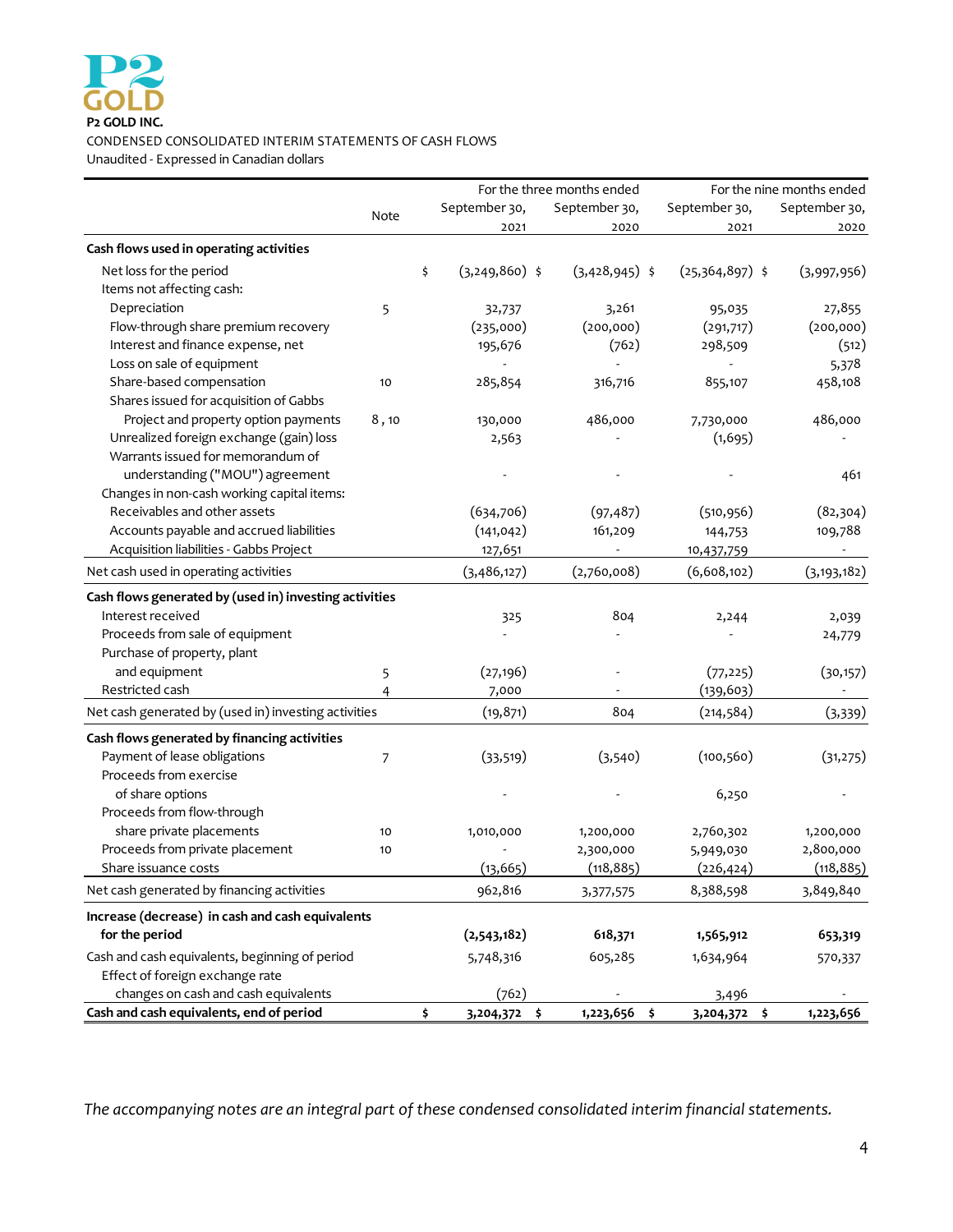#### CONDENSED CONSOLIDATED INTERIM STATEMENTS OF CHANGES IN EQUITY

Unaudited - Expressed in Canadian dollars, except for share data

|                                         | Note | Number of<br>common<br>shares | Share<br>capital | Other<br>reserves | AOCI      | Deficit           | Total        |
|-----------------------------------------|------|-------------------------------|------------------|-------------------|-----------|-------------------|--------------|
| Balance - December 31, 2019             |      | 8,558,331 \$                  | 2,792,644 \$     | 406,663 \$        | \$        | $(2,684,549)$ \$  | 514,758      |
| Private placement<br>Flow-through share |      | 14,600,000                    | 2,800,000        |                   |           |                   | 2,800,000    |
| private placement                       |      | 2,000,000                     | 1,000,000        |                   |           |                   | 1,000,000    |
| Share issuance costs                    |      |                               | (118, 885)       |                   |           |                   | (118, 885)   |
| Shares issued for                       |      |                               |                  |                   |           |                   |              |
| property option payments                |      | 800,000                       | 486,000          |                   |           |                   | 486,000      |
| Issuance of warrants                    | 10   |                               |                  | 461               |           |                   | 461          |
| Value assigned to                       |      |                               |                  |                   |           |                   |              |
| share options vested                    | 10   |                               |                  | 458,108           |           |                   | 458,108      |
| Loss for the period                     |      |                               |                  |                   |           | (3,997,956)       | (3,997,956)  |
| Balance -                               |      | 25,958,331 \$                 | 6,959,759 \$     | 865,232 \$        | \$        | $(6,682,505)$ \$  | 1,142,486    |
| September 30, 2020                      |      |                               |                  |                   |           |                   |              |
| Balance - December 31, 2020             |      | 29,518,331 \$                 | 8,490,458 \$     | 948,771 \$        | \$        | $(7,696,870)$ \$  | 1,742,359    |
| Private placement                       | 10   | 11,898,060                    | 5,949,030        |                   |           |                   | 5,949,030    |
| Flow-through share                      |      |                               |                  |                   |           |                   |              |
| private placements                      | 10   | 5,437,170                     | 2,365,785        |                   |           |                   | 2,365,785    |
| Share issuance costs                    | 10   |                               | (245, 424)       |                   |           |                   | (245, 424)   |
| Share issuance costs -                  |      |                               |                  |                   |           |                   |              |
| brokers warrants                        | 10   |                               | (81, 983)        | 81,983            |           |                   |              |
| Shares issued for acquisition           |      |                               |                  |                   |           |                   |              |
| of Gabbs Project                        | 8,10 | 15,000,000                    | 7,500,000        |                   |           |                   | 7,500,000    |
| Shares issued for                       |      |                               |                  |                   |           |                   |              |
| property option payments                | 8,10 | 500,000                       | 230,000          |                   |           |                   | 230,000      |
| Issuance of warrants                    | 10   |                               | (87, 515)        | 87,515            |           |                   |              |
| Exercise of share options               | 10   | 20,834                        | 11,011           | (4,761)           |           |                   | 6,250        |
| Value assigned to                       |      |                               |                  |                   |           |                   |              |
| share options vested                    | 10   |                               |                  | 855,107           |           |                   | 855,107      |
| Currency translation                    |      |                               |                  |                   |           |                   |              |
| adjustments                             |      |                               |                  |                   | 53,130    |                   | 53,130       |
| Loss for the period                     |      |                               |                  |                   |           | (25,364,897)      | (25,364,897) |
| Balance -                               |      |                               |                  |                   |           |                   |              |
| September 30, 2021                      |      | 62,374,395 \$                 | 24,131,362 \$    | 1,968,615 \$      | 53,130 \$ | $(33,061,767)$ \$ | (6,908,660)  |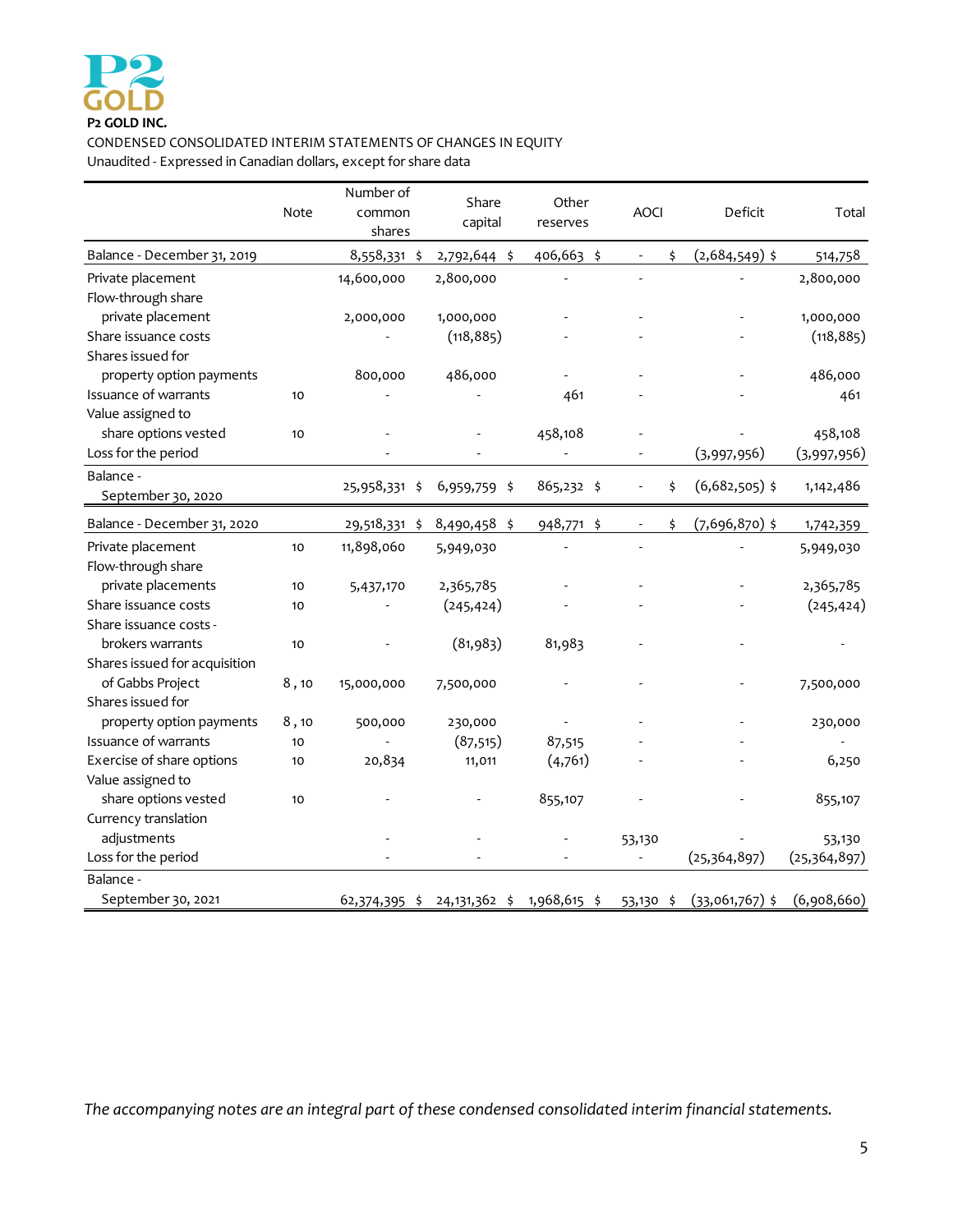

#### **1. NATURE OF OPERATIONS AND GOING CONCERN**

#### **(a) Nature of operations**

P2 Gold Inc. (the "Company") was incorporated under the laws of the Canada Business Corporations Act on November 10, 2017. The Company's common shares are traded on the TSX Venture Exchange ("Exchange") under the symbol "PGLD". The address of the Company's head office is Suite 1100 – 355 Burrard Street, Vancouver, British Columbia ("BC"), Canada, V6C 2G8.

The Company is a mineral exploration company engaged in the acquisition, exploration and development of mineral resource properties primarily in BC, Canada and the western United States of America ("USA"). Currently, the Company is focused on acquiring ownership rights to these properties and financing exploration programs to identify potential mineral reserves.

Management continues to actively monitor the potential effects of the novel coronavirus ("COVID-19") global pandemic. Any future impacts of COVID‐19 remain uncertain. COVID‐19 could have a significant impact on future exploration programs at the Company's properties due to travel restrictions imposed by the government or local communities and lost productivity of employees or contractors due to illness. COVID‐19 could also impact the Company's ability to raise capital through equity financings in the market.

#### **(b) Going concern assumption**

The Company has not yet determined whether its mineral resource properties contain mineral reserves that are economically recoverable. The continued operation of the Company is dependent upon the preservation of its interest in its properties, the discovery of economically recoverable reserves, the ability of the Company to obtain the necessary financing to complete the exploration and development of such properties and upon future profitable production or proceeds from the disposition of such properties.

These condensed consolidated interim financial statements are prepared on a going concern basis, which contemplates that the Company will be able to meets its commitments, continue operations and realize its assets and discharge its liabilities in the normal course of business for at least twelve months from September 30, 2021. The Company has incurred ongoing losses and expects to incur further losses in the advancement of its business activities. For the nine months ended September 30, 2021, the Company incurred a net loss of \$25,364,897 and used cash in operating activities of \$6,608,102. As at September 30, 2021, the Company had cash and cash equivalents of \$3,204,372, a working capital deficit of \$1,347,212 and an accumulated deficit of \$33,061,767.

The Company continues to incur losses, has limited financial resources and has no current source of revenue or cash flow generated from operating activities. To address its financing requirements, the Company plans to seek financing through, but not limited to, debt financing, equity financing and strategic alliances. However, there is no assurance that such financing will be available. If adequate financing is not available or cannot be obtained on a timely basis, the Company may be required to delay, reduce the scope of or eliminate one or more of its exploration programs or relinquish some or all of its rights under the existing option and acquisition agreements.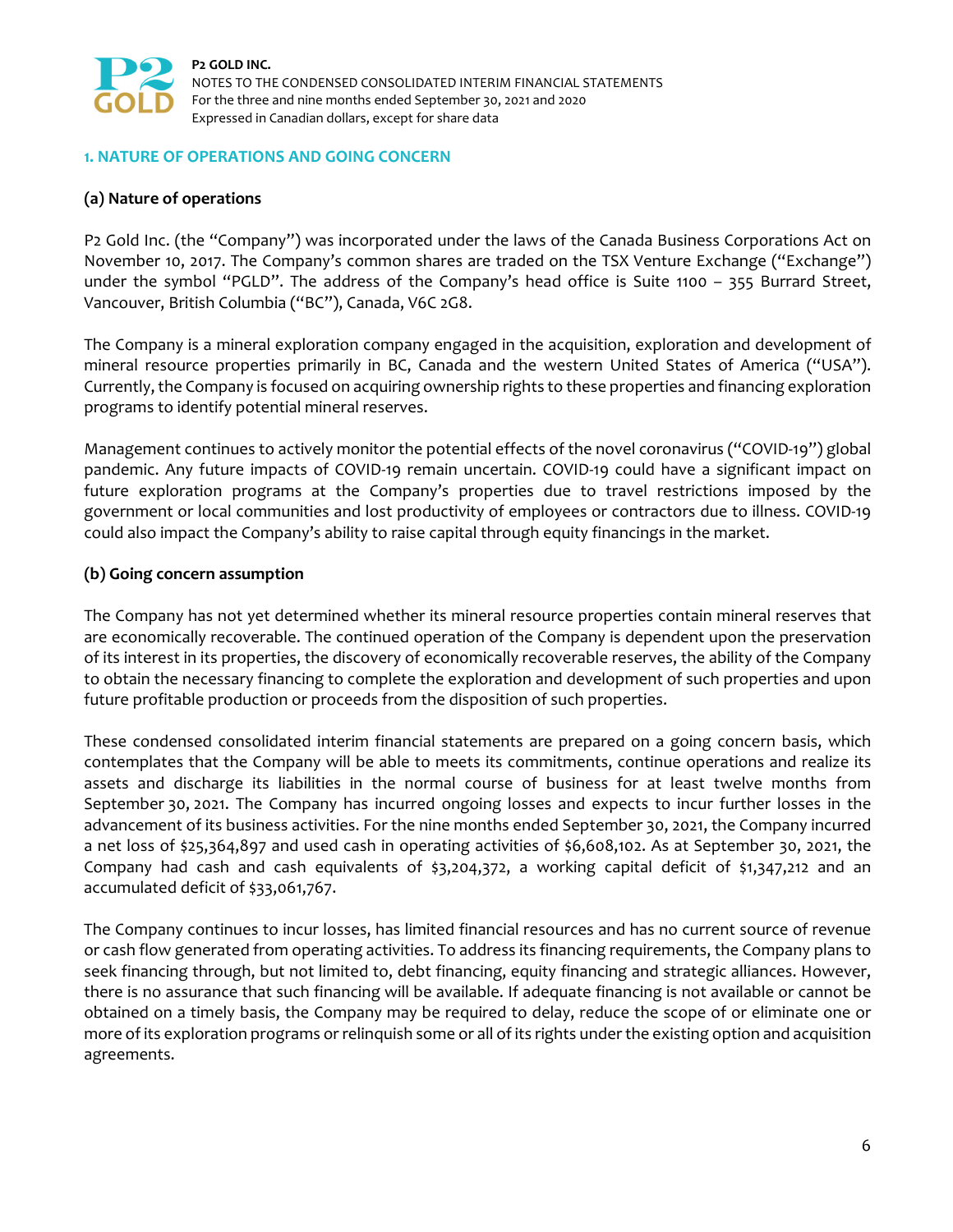

#### **1. NATURE OF OPERATIONS AND GOING CONCERN (Continued)**

The above factors give rise to material uncertainties that may cast significant doubt on the Company's ability to continue as a going concern.

If the going concern assumption were not appropriate for these condensed consolidated interim financial statements, then adjustments would be necessary to the carrying values of assets, liabilities, the reported expenses and the consolidated statement of financial position classifications used. Such adjustments could be material.

#### **2. SIGNIFICANT ACCOUNTING POLICIES**

#### **(a) Statement of compliance**

These condensed consolidated interim financial statements have been prepared in accordance with International Accounting Standard 34, *Interim Financial Reporting* using accounting policies consistent with International Financial Reporting Standards as issued by the International Accounting Standards Board ("IFRS").

The Company's significant accounting policies applied in these condensed consolidated interim financial statements are the same as those disclosed in note 3 of the Company's annual consolidated financial statements as at and for the years ended December 31, 2020 and 2019. These condensed consolidated interim financial statements should be read in conjunction with the Company's most recent annual consolidated financial statements.

These condensed consolidated interim financial statements were authorized for issuance by the Board of Directors on November 9, 2021.

#### **(b) Basis of consolidation**

These condensed consolidated interim financial statements include the financial statements of the Company and the entities controlled by the Company, its subsidiaries, listed in the following table:

| Name of subsidiary         | Place of incorporation | Proportion of<br>ownership interest | <b>Principal activity</b> |
|----------------------------|------------------------|-------------------------------------|---------------------------|
| P <sub>2</sub> Gabbs Inc.  | Nevada, USA            | 100%                                | Owns the Gabbs Project    |
| P <sub>2</sub> Oregon Inc. | Nevada, USA            | 100%                                | Holding company           |

Control is defined as the exposure, or rights, to variable returns from involvement with an investee and the ability to affect those returns through power over the investee. Power over an investee exists when the Company has existing rights that give the Company the ability to direct the activities that significantly affect the investee's returns. This control is generally evidenced through owning more than 50% of the voting rights or currently exercisable potential voting rights of a subsidiary's share capital. The financial statements of subsidiaries are included in the consolidated financial statements from the date that control commences until the date that control ceases.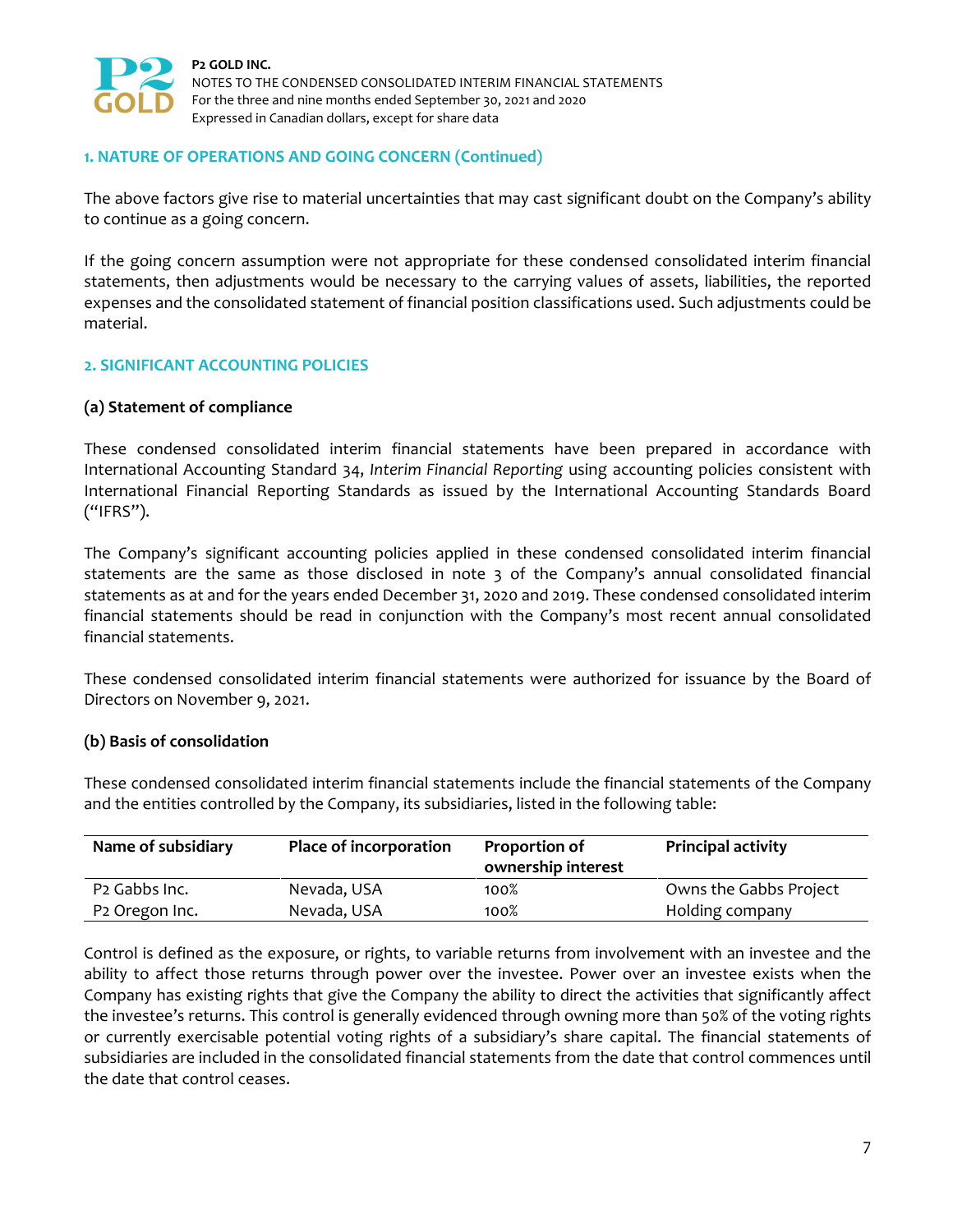

#### **2. SIGNIFICANT ACCOUNTING POLICIES (Continued)**

Intercompany balances and transactions, including any unrealized income and expenses arising from intercompany transactions, are eliminated in preparing the consolidated financial statements.

#### **(c) Foreign currency translation**

#### *Functional and presentation currency*

Items included in the financial statements of each consolidated entity are measured using the currency of the primary economic environment in which the entity operates (the "functional currency").

The functional currency of the parent company is the Canadian dollar ("CAD") and the functional currency of each of the Company's subsidiaries is the United States dollar ("USD" or "US"). The presentation currency of these condensed consolidated interim financial statements is CAD.

#### *Transactions and balances*

Foreign currency transactions are translated into the functional currency using exchange rates prevailing at the dates of the transactions. Foreign exchange gains and losses result from the settlement of foreign currency transactions and from the translation of monetary assets and liabilities denominated in currencies other than an entity's functional currency. These gains (losses) are recognized in the statement of loss. Non‐monetary items that are measured in terms of historical cost in a foreign currency are translated using the exchange rates as at the date of the initial transactions.

#### *Translation of foreign operations into the presentation currency*

The results of operations and statements of financial position of all the Company's subsidiaries with functional currencies different from the presentation currency are translated into the presentation currency as follows:

- Assets and liabilities are translated into CAD using the exchange rate at the statement of financial position date;
- Income and expenses are translated into CAD using the average exchange rate for the period; and
- All resulting exchange differences are recognized as a currency translation adjustment in the statement of comprehensive loss.

#### **(d) Critical accounting estimates and judgments**

The preparation of financial statements requires the use of accounting estimates. It also requires management to exercise judgment in the process of applying its accounting policies. Estimates and policy judgments are regularly evaluated and are based on management's experience and other factors, including expectations about future events that are believed to be reasonable under the circumstances. Actual results may differ from these estimates. Revisions to accounting estimates are recognized in the period in which the estimates are revised and in any future periods affected.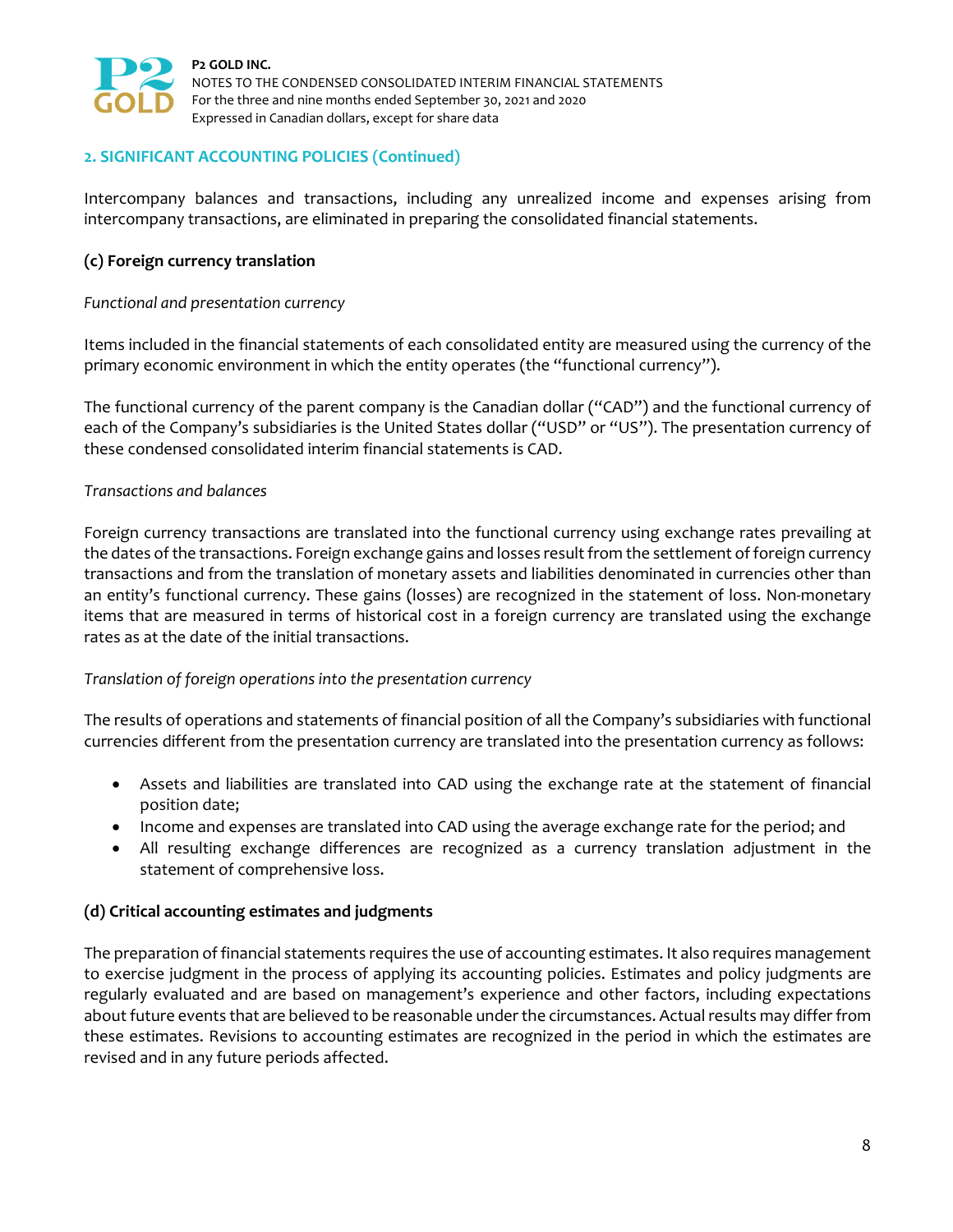

#### **2. SIGNIFICANT ACCOUNTING POLICIES (Continued)**

Aside from the ability to continue as a going concern (refer to note 1b), there are no sources of material estimation uncertainty which could result in material changes within the next twelve months on the carrying amounts of assets and liabilities.

#### **3. RECEIVABLES AND OTHER**

|                                                 | September 30, | December 31, |
|-------------------------------------------------|---------------|--------------|
|                                                 | 2021          | 2020         |
| Tax receivables                                 | 491,482       | 171,752      |
| Flow-through share private placement receivable | 250,000       |              |
| Other receivables                               | 210,000       |              |
| Prepaid expenses and deposits                   | 75,315        | 53,650       |
|                                                 | 1,026,797     | 225,402      |

#### **4. RESTRICTED CASH**

For some of its BC properties, the Company has \$139,603 of restricted cash (December 31, 2020 – nil) held as security deposits with the BC Ministry of Energy, Mines and Low Carbon Innovation in relation to reclamation requirements.

As at September 30, 2021, the Company holds total surety bonds of \$32,818 in favour of the United States Department of the Interior Bureau of Land Management in support of the reclamation requirements for the Gabbs Project. Subsequent to September 30, 2021, the total surety bonds were increased to \$40,748.

#### **5. PROPERTY, PLANT AND EQUIPMENT**

|                                     | Property, plant<br>and equipment | <b>ROU</b><br>asset |              |    |         |
|-------------------------------------|----------------------------------|---------------------|--------------|----|---------|
| Cost                                |                                  |                     |              |    |         |
| Balance - December 31, 2020         |                                  |                     |              | \$ |         |
| Additions                           |                                  | 77,225              | 354,359      |    | 431,584 |
| Balance - September 30, 2021        |                                  | 77,225              | $354,359$ \$ |    | 431,584 |
| <b>Accumulated depreciation</b>     |                                  |                     |              |    |         |
| Balance - December 31, 2020         |                                  |                     | \$           |    |         |
| Depreciation                        |                                  | 6,445               | 88,590       |    | 95,035  |
| Balance - September 30, 2021        |                                  | 6,445               | 88,590       |    | 95,035  |
| Net book value - September 30, 2021 |                                  | 70,780              | 265,769      |    | 336,549 |

The ROU asset consists of the Company's corporate head office lease which is depreciated over the term of the lease (36 months).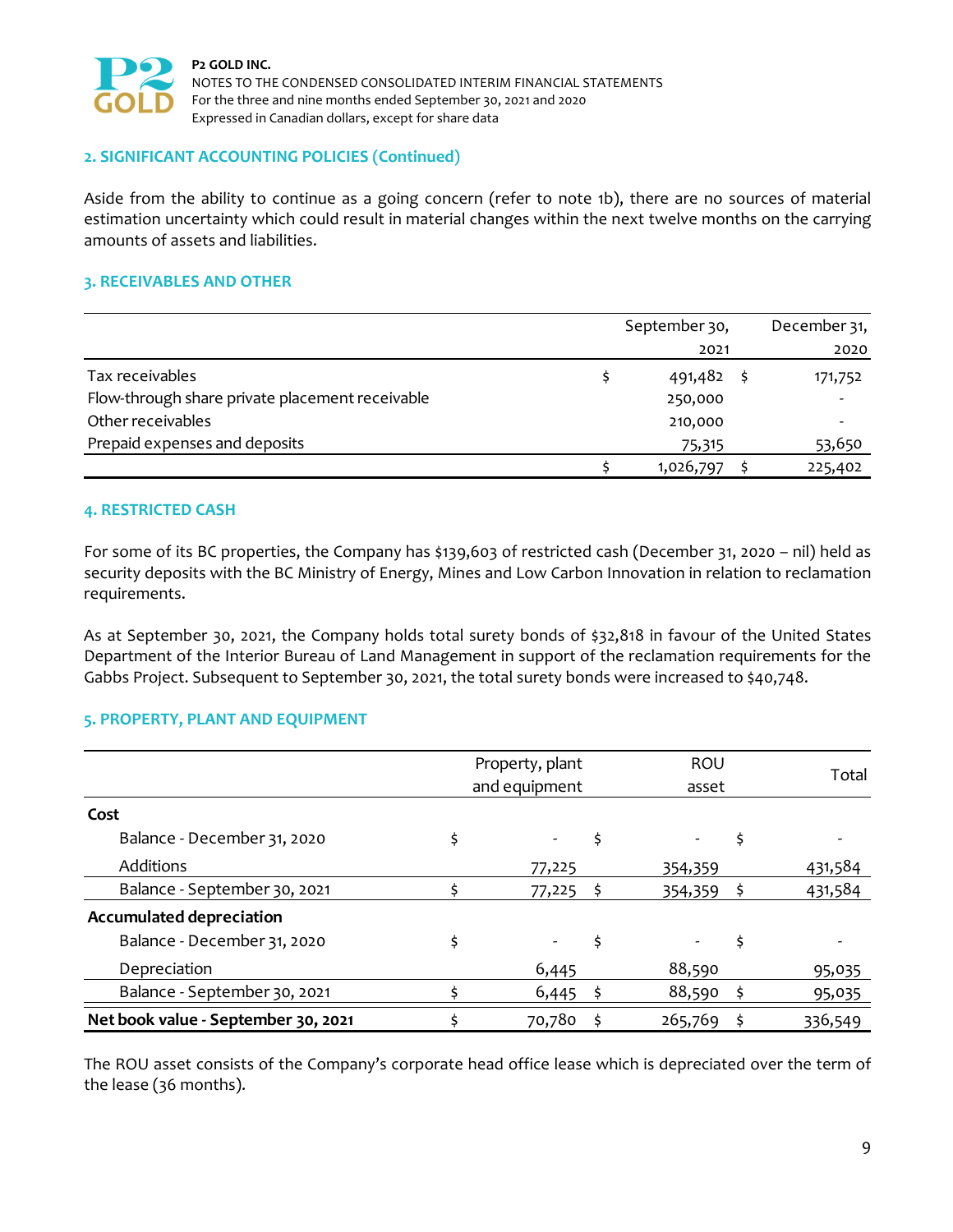

#### **6. ACCOUNTS PAYABLE AND ACCRUED LIABILITIES**

|                            | September 30, | December 31, |
|----------------------------|---------------|--------------|
|                            | 2021          | 2020         |
| Trade payables             | 284,700       | 95,365       |
| Payroll liabilities        | 26,461        |              |
| <b>Accrued liabilities</b> | 12,840        | 22,642       |
|                            | 324,001       | 118,007      |

#### **7. LEASE OBLIGATIONS**

As at September 30, 2021, the Company's undiscounted lease obligations consisted of the following:

|                                                  | September 30, | December 31, |
|--------------------------------------------------|---------------|--------------|
|                                                  | 2021          | 2020         |
| Gross lease obligations - minimum lease payments |               |              |
| 1 year                                           | 136,594 \$    |              |
| 2-3 years                                        | 175,142       |              |
|                                                  | 311,736 \$    |              |
| Future interest expense on lease obligations     | (33,875)      |              |
| Total lease obligations                          | 277,861 \$    |              |
| Current portion of lease obligations             | (113, 903)    |              |
| Non-current portion of lease obligations         | 163,958       |              |

For the nine months ended September 30, 2021, interest expense on the lease obligations was \$24,062 (2020 ‐ \$1,527). Total cash payments on lease obligations were \$100,560 (2020 ‐ \$31,275). To determine the ROU asset and lease obligation, the Company estimated its incremental borrowing rate to be 10.0% at inception of the lease agreement.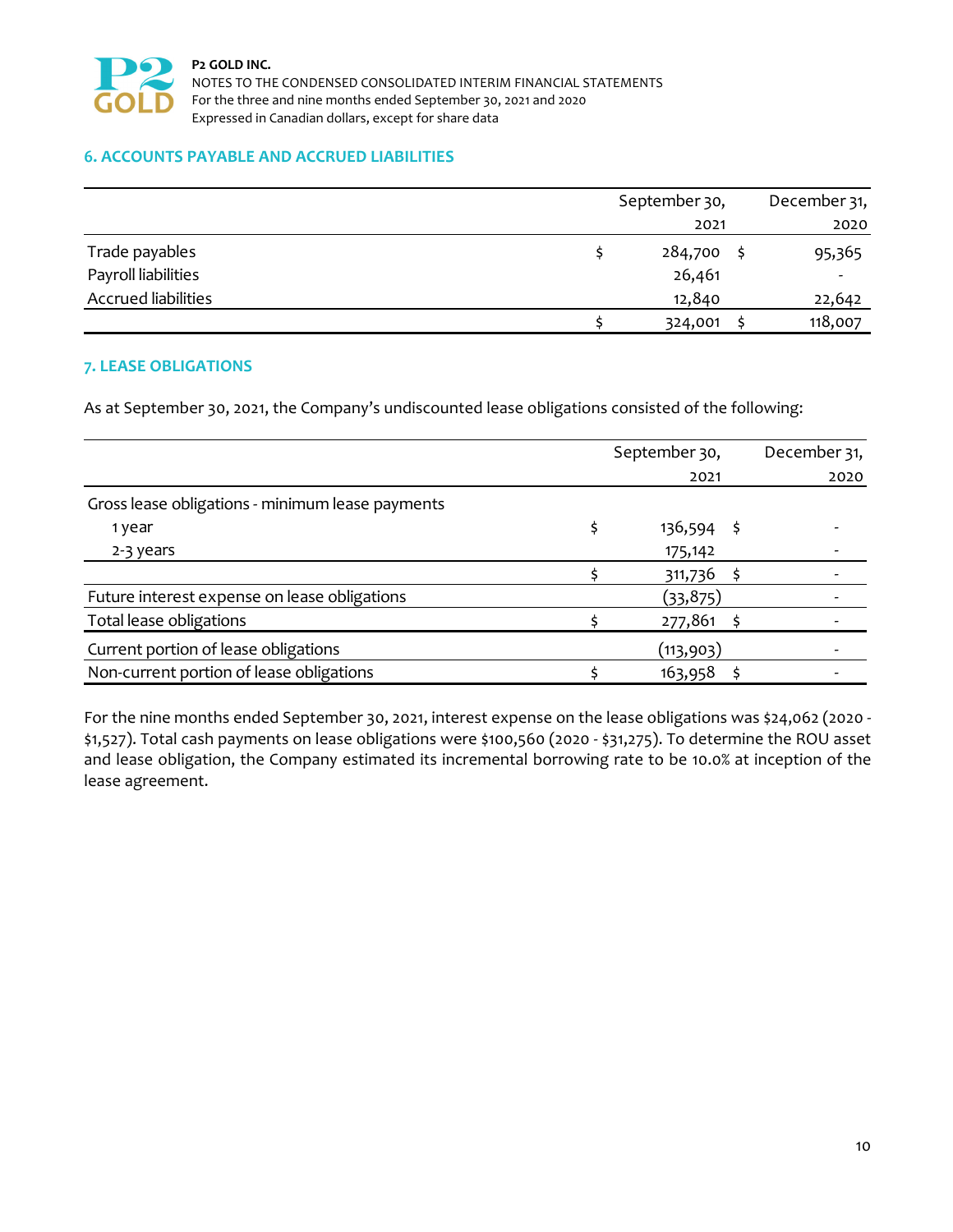

#### **8. EXPLORATION AND EVALUATION EXPENDITURES**

The exploration and evaluation expenditures of the Company, by property, for the three and nine months ended September 30, 2021 and 2020 were as follows:

|                                      |                 |      | For the three months ended | For the nine months ended |    |               |  |
|--------------------------------------|-----------------|------|----------------------------|---------------------------|----|---------------|--|
|                                      | September 30,   |      | September 30,              | September 30,             |    | September 30, |  |
|                                      | 2021            |      | 2020                       | 2021                      |    | 2020          |  |
| Gabbs Project                        | \$<br>1,121,949 | - \$ |                            | \$<br>20,403,086          | \$ |               |  |
| <b>BAM Property</b>                  | 1,028,439       |      | 479,036                    | 1,784,182                 |    | 479,036       |  |
| <b>Silver Reef Property</b>          | 238,916         |      | 1,274,050                  | 763,742                   |    | 1,367,812     |  |
| <b>Todd Creek Property</b>           | 312,085         |      | 889,894                    | 424,992                   |    | 889,894       |  |
| Stockade Property                    | 128,344         |      | 284,381                    | 190,918                   |    | 284,381       |  |
| Natlan Property                      | 166,611         |      |                            | 166,611                   |    |               |  |
| Lost Cabin Property                  | 48,467          |      | 201,307                    | 105,864                   |    | 201,307       |  |
| <b>Timmins Property</b>              |                 |      | 3,199                      | 37,468                    |    | 96,271        |  |
| Prospective exploration properties   | (32, 685)       |      |                            | 15,000                    |    |               |  |
| British Columbia Mineral Exploration |                 |      |                            |                           |    |               |  |
| Tax Credit ("BCMETC") recovery       | (401,788)       |      |                            | (401,788)                 |    |               |  |
|                                      | \$<br>2,610,338 | \$   | 3,131,867                  | \$<br>23,490,075          | \$ | 3,318,701     |  |

#### **(a) Gabbs Project**

On February 22, 2021, the Company entered into an asset purchase agreement with Borealis Mining Company, LLC ("Borealis"), an indirect, wholly owned subsidiary of Waterton Precious Metals Fund II Cayman, LP ("Waterton") to acquire all the assets that comprise the Gabbs Project located on the Walker‐Lane Trend in the Fairplay Mining District of Nye County, Nevada.

On May 4, 2021, the Company and Borealis agreed to amend the terms of the asset purchase agreement ("Amended Agreement"). Under the Amended Agreement, the Company paid \$1,216,600 (US\$1,000,000) and issued 15,000,000 common shares (\$7,500,000 in fair value) in its capital to Waterton at closing of the transaction. In addition, the Company is required to pay Waterton Nevada Splitter LLC, an affiliate of Borealis, (a) US\$4,000,000 on the twelve‐month anniversary of closing and (b) US\$5,000,000 on the earlier of the announcement of results of a Preliminary Economic Assessment and the 24‐month anniversary of closing.

Borealis has reserved for itself a 2% net smelter returns royalty on production from the Gabbs Project, of which one percent may be repurchased at any time by the Company for US\$1,500,000 and the remaining one percent of which may be repurchased for US\$5,000,000.

On May 17, 2021, the Company closed a private placement for gross proceeds of \$5,949,030 (note 10) to fund the initial payment under the Amended Agreement.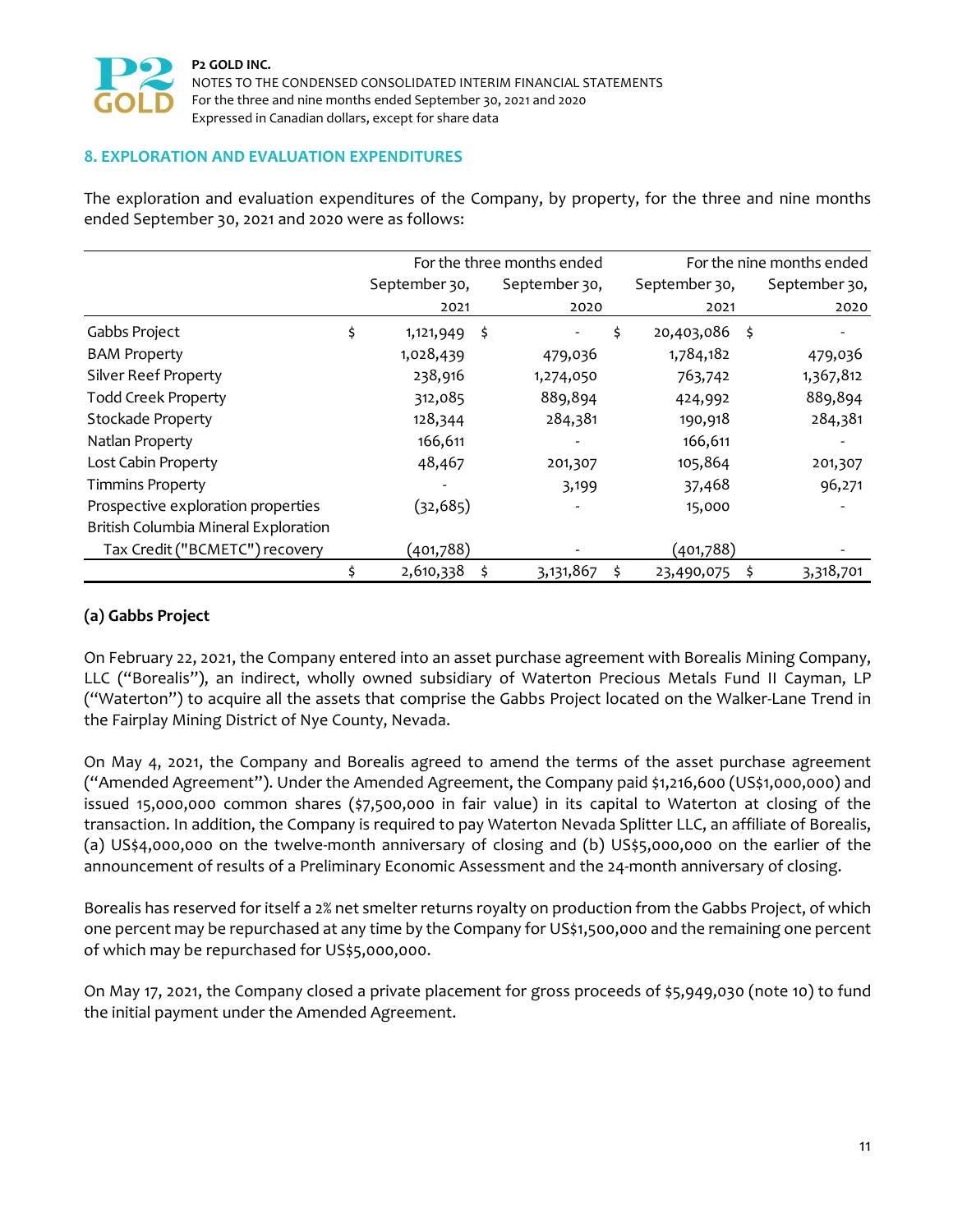

#### **8. EXPLORATION AND EVALUATION EXPENDITURES (Continued)**

The financial liability associated with the acquisition of the Gabbs Project was initially recognized at a fair value of US\$8,145,895, using a discount rate of 10.0%. As at September 30, 2021, the remaining amounts payable under the Amended Agreement were recorded on the statement of financial position and the Company's undiscounted acquisition liabilities consisted of the following:

|                                                                | September 30, | December 31, |
|----------------------------------------------------------------|---------------|--------------|
|                                                                | 2021          | 2020         |
| Gross acquisition liabilities - Gabbs Project                  |               |              |
| 1 year                                                         | 5,096,400 \$  |              |
| 2-3 years                                                      | 6,370,500     |              |
|                                                                | 11,466,900    |              |
| Future accretion expense on acquisition liabilities            | (805,581)     |              |
| Total acquisition liabilities - Gabbs Project                  | 10,661,319    |              |
| Current portion of acquisition liabilities - Gabbs Project     | (4,787,677)   |              |
| Non-current portion of acquisition liabilities - Gabbs Project | 5,873,642     |              |

For the nine months ended September 30, 2021, accretion of acquisition liabilities related to the Gabbs Project was \$276,691 (2020 – nil) which was recorded in the statement of loss.

#### **(b) Existing option agreements**

During the nine months ended September 30, 2021, the Company paid \$200,000 in cash and issued 200,000 common shares (\$100,000 in fair value) related to the option agreement for the Silver Reef Property.

During the nine months ended September 30, 2021, the Company paid \$150,000 in cash and issued 200,000 common shares (\$90,000 in fair value) related to the option agreement for the BAM Property.

During the nine months ended September 30, 2021, the Company paid:

- \$150,000 in cash related to the option agreement for the Todd Creek Property;
- \$25,139 (US\$20,000) in cash related to the option agreement for the Stockade Property; and
- \$18,651 (US\$15,000) in cash related to the option agreement for the Lost Cabin Property.

Subsequent to September 30, 2021, the Company terminated the mineral lease and option agreement for the Stockade Property.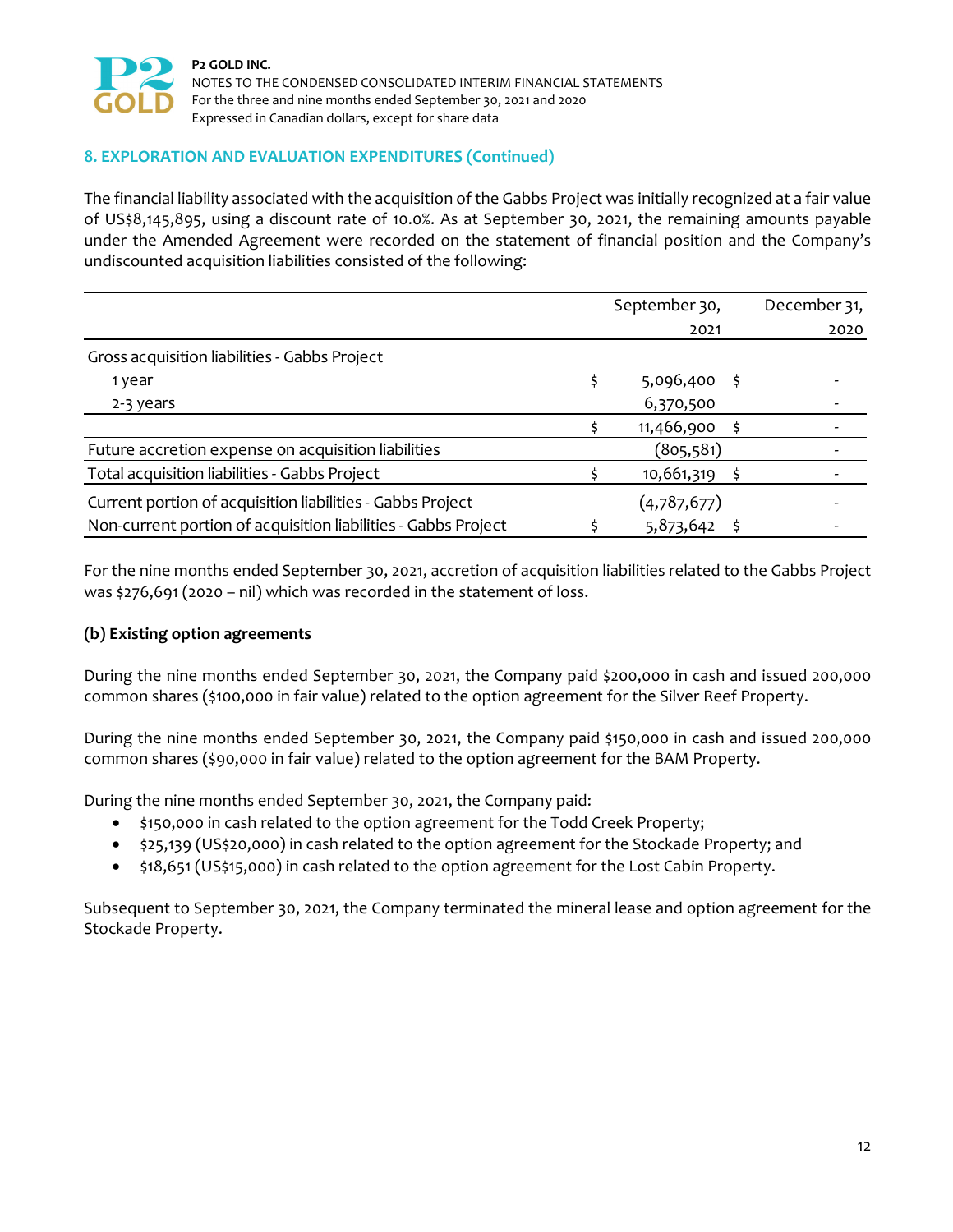

#### **8. EXPLORATION AND EVALUATION EXPENDITURES (Continued)**

#### **(c) Natlan Property option agreement**

On July 12, 2021, the Company entered into an option agreement with an arm's length private vendor to acquire up to a 100% interest in the Natlan Property located in northwest BC.

Under the terms of the option agreement, the Company can acquire a 100% interest in the Natlan Property over a five‐year option period by paying to the vendor:

- \$25,000 (paid) and 100,000 common shares (issued) (\$40,000 in fair value) in the Company's share capital on the signing of the agreement;
- \$75,000 and 100,000 common shares in the Company's share capital on the first anniversary of the agreement;
- \$75,000 and 200,000 common shares in the Company's share capital on the second anniversary of the agreement;
- \$150,000 and 200,000 common shares in the Company's share capital on the third anniversary of the agreement;
- \$225,000 and 200,000 common shares in the Company's share capital on the fourth anniversary of the agreement; and
- \$450,000 and 200,000 common shares in the Company's share capital on the fifth anniversary of the agreement.

The Company is also required to incur exploration expenditures of \$150,000 by the first anniversary of the agreement and \$300,000 of cumulative expenditures by the second anniversary of the agreement. On exercise of the option, the Company will grant the optionor a 2% net smelter returns royalty on all minerals produced from the property, which the Company may purchase at any time for \$5,000,000, inflation adjusted from 2021.

#### **(d) Timmins Property**

On April 28, 2021, the Company executed an agreement with an arm's length private corporation for the sale of all its interest in the Timmins Property for proceeds of \$10. The purchaser assumed all liabilities associated with the property.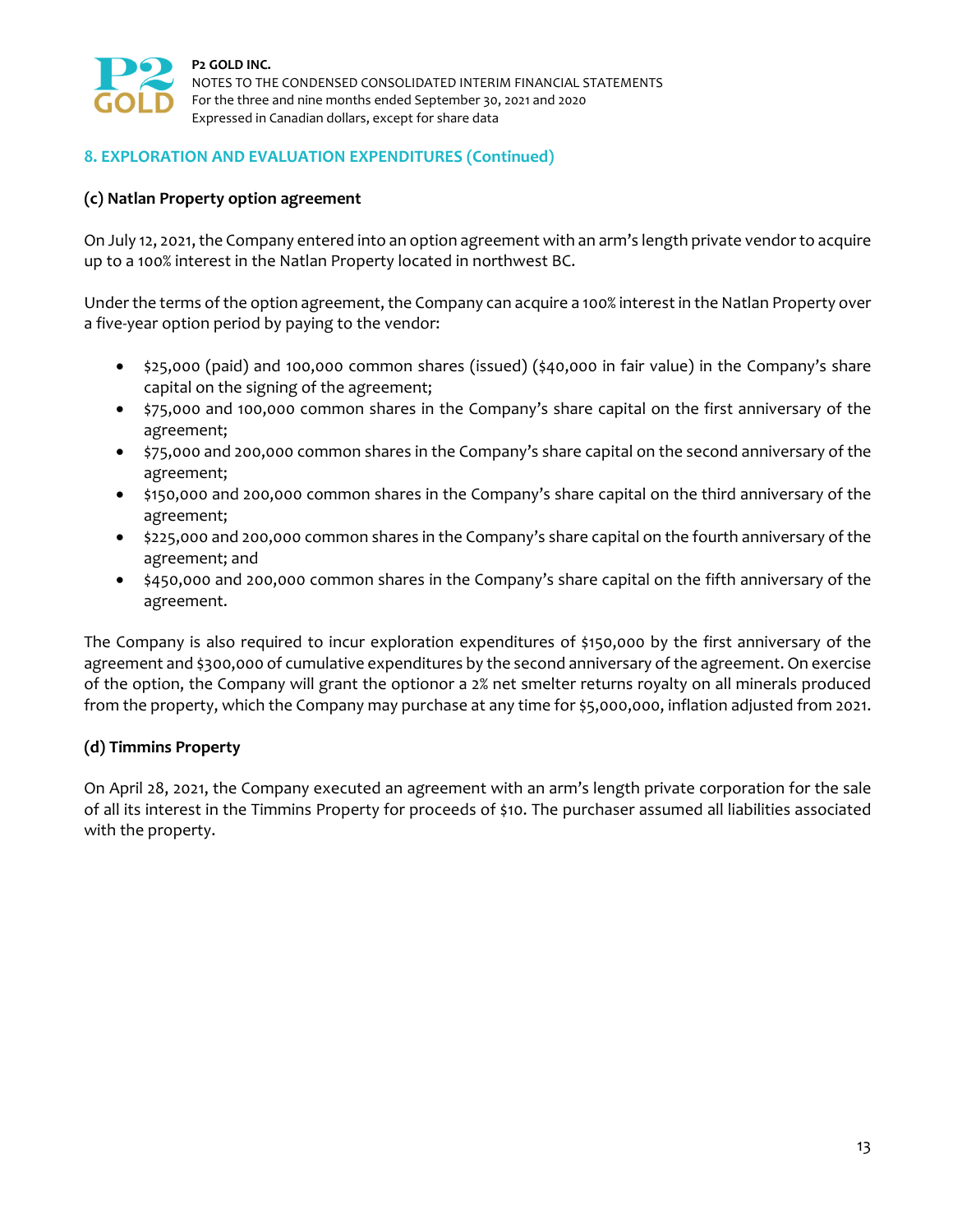

#### **8. EXPLORATION AND EVALUATION EXPENDITURES (Continued)**

#### **(e) Exploration and evaluation expenditures – Nature of expense**

The exploration and evaluation expenditures of the Company, by nature of expense, for the three and nine months ended September 30, 2021 and 2020 were as follows:

|                                  |                       | For the three months ended | For the nine months ended |    |               |  |
|----------------------------------|-----------------------|----------------------------|---------------------------|----|---------------|--|
|                                  | September 30,         | September 30,              | September 30,             |    | September 30, |  |
|                                  | 2021                  | 2020                       | 2021                      |    | 2020          |  |
| Acquisition costs                | \$<br>- \$<br>500,435 | 757,495                    | \$<br>20,053,867          | \$ | 841,269       |  |
| Drilling                         | 653,877               | 646,466                    | 852,789                   |    | 646,466       |  |
| Helicopters                      | 329,640               | 941,880                    | 663,045                   |    | 941,880       |  |
| Consulting                       | 263,617               | 194,963                    | 519,023                   |    | 247,263       |  |
| Camp costs                       | 255,302               | 28,887                     | 433,383                   |    | 30,551        |  |
| Geophysical and other surveys    | 164,574               | 347,304                    | 302,334                   |    | 353,274       |  |
| Salaries and benefits            | 253,300               |                            | 253,300                   |    |               |  |
| Assays                           | 169,316               | 76,242                     | 226,885                   |    | 76,242        |  |
| Government payments              | 149,996               |                            | 159,083                   |    | 20,492        |  |
| Equipment rentals                | 96,008                | 8,466                      | 132,044                   |    | 8,466         |  |
| Travel expenses                  | 108,486               | 71,328                     | 127,479                   |    | 73,415        |  |
| Technical and assessment reports | 28,615                | 46,924                     | 84,635                    |    | 67,229        |  |
| Other exploration and            |                       |                            |                           |    |               |  |
| evaluation expenditures          | 38,960                | 11,912                     | 83,996                    |    | 12,154        |  |
| <b>BCMETC recovery</b>           | (401,788)             |                            | (401,788)                 |    |               |  |
|                                  | 2,610,338<br>\$       | 3,131,867                  | \$<br>23,490,075          | \$ | 3,318,701     |  |

#### **9. INTEREST AND FINANCE EXPENSE**

|                                        | For the three months ended |  |               | For the nine months ended |               |  |               |
|----------------------------------------|----------------------------|--|---------------|---------------------------|---------------|--|---------------|
|                                        | September 30,              |  | September 30, |                           | September 30, |  | September 30, |
|                                        | 2021                       |  | 2020          |                           | 2021          |  | 2020          |
| Accretion of acquisition liabilities - |                            |  |               |                           |               |  |               |
| Gabbs Project                          | $188,618$ \$               |  |               |                           | 276,691 \$    |  |               |
| Interest expense on leases             | 7,383                      |  | 42            |                           | 24,062        |  | 1,527         |
|                                        | 196,001                    |  | 42            |                           | 300,753       |  | 1,527         |

#### **10. SHARE CAPITAL AND OTHER RESERVES**

#### **(a) Share capital**

At September 30, 2021, the authorized share capital of the Company consisted of an unlimited number of common shares without par value.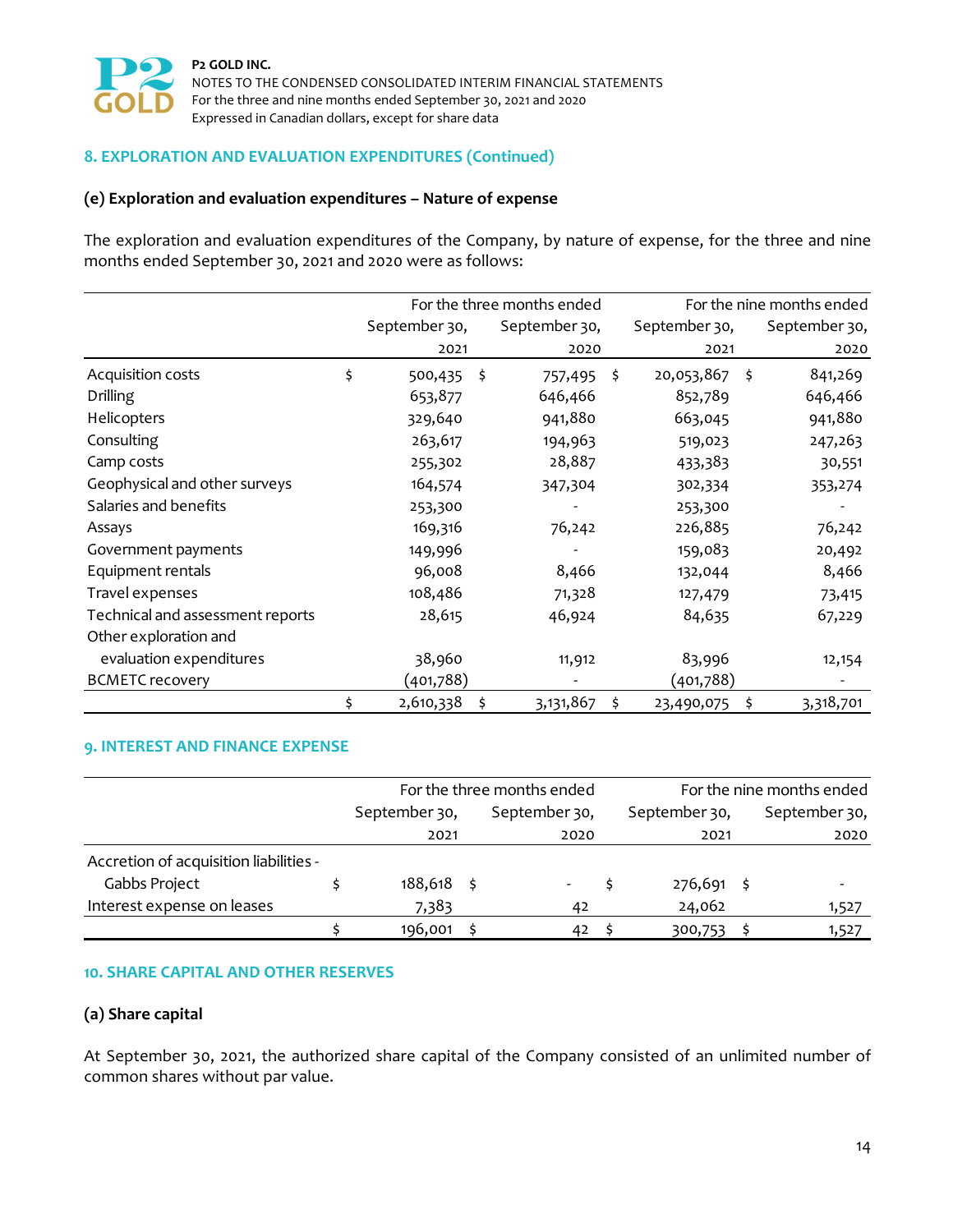

#### **10. SHARE CAPITAL AND OTHER RESERVES (Continued)**

On September 29, 2021, the Company completed a non‐brokered private placement of 2,520,000 flow‐through shares at a price of \$0.50 per share for gross proceeds of \$1,260,000, before share issuance costs of \$19,750. The Company bifurcated the gross proceeds between share capital of \$907,200 and flow-through share premium of \$352,800.

On July 19, 2021, the Company issued 100,000 common shares (\$40,000 in fair value) related to the option agreement for the Natlan Property.

On July 2, 2021, the Company issued 200,000 common shares (\$90,000 in fair value) related to the option agreement for the BAM Property.

On June 10, 2021, the Company issued 200,000 common shares (\$100,000 in fair value) related to the option agreement for the Silver Reef Property.

On June 4, 2021, the Company completed a non-brokered private placement of 2,917,170 flow-through units at a price of \$0.60 per unit for gross proceeds of \$1,750,302. Each unit consisted of one flow‐through common share in the capital of the Company and one non-flow through common share purchase warrant. Each warrant entitles the holder to purchase one additional non‐flow through common share in the capital of the Company at an exercise price of \$0.85 per common share for a period of two years from the date of issue. If after four months from the date of issue, the closing price of the common shares of the Company on the Exchange is equal to or greater than \$1.50 for a period of 10 consecutive trading days at any time prior to the expiry date, the Company will have the right to accelerate the expiry date of the warrants. Using the residual method, the warrants were valued at \$87,515. The Company bifurcated the remaining gross proceeds between share capital of \$1,371,070 and flow‐through share premium of \$291,717. Total share issuance costs associated with the flow through private placement were \$79,915, including finder's fees of \$54,780.

On May 17, 2021, the Company completed a private placement of 11,898,060 units at a price of \$0.50 per unit for gross proceeds of \$5,949,030. Each unit consisted of one common share in the capital of the Company and one common share purchase warrant. Each warrant entitles the holder to purchase one additional common share in the capital of the Company at an exercise price of \$0.85 per common share for a period of two years from the date of issue. If after four months from the date of issue, the closing price of the common shares of the Company on the Exchange is equal to or greater than \$1.50 for a period of 10 consecutive trading days at any time prior to the expiry date, the Company will have the right to accelerate the expiry date of the warrants. Using the residual method, the warrants were valued at nil. Total share issuance costs associated with the private placement were \$227,742, including finder's fees of \$175,533 consisting of \$93,570 in cash and \$81,983 related to 187,140 brokers warrants issued.

On May 17, 2021, the Company issued 15,000,000 common shares (\$7,500,000 in fair value) related to the acquisition of the Gabbs Project (note 8).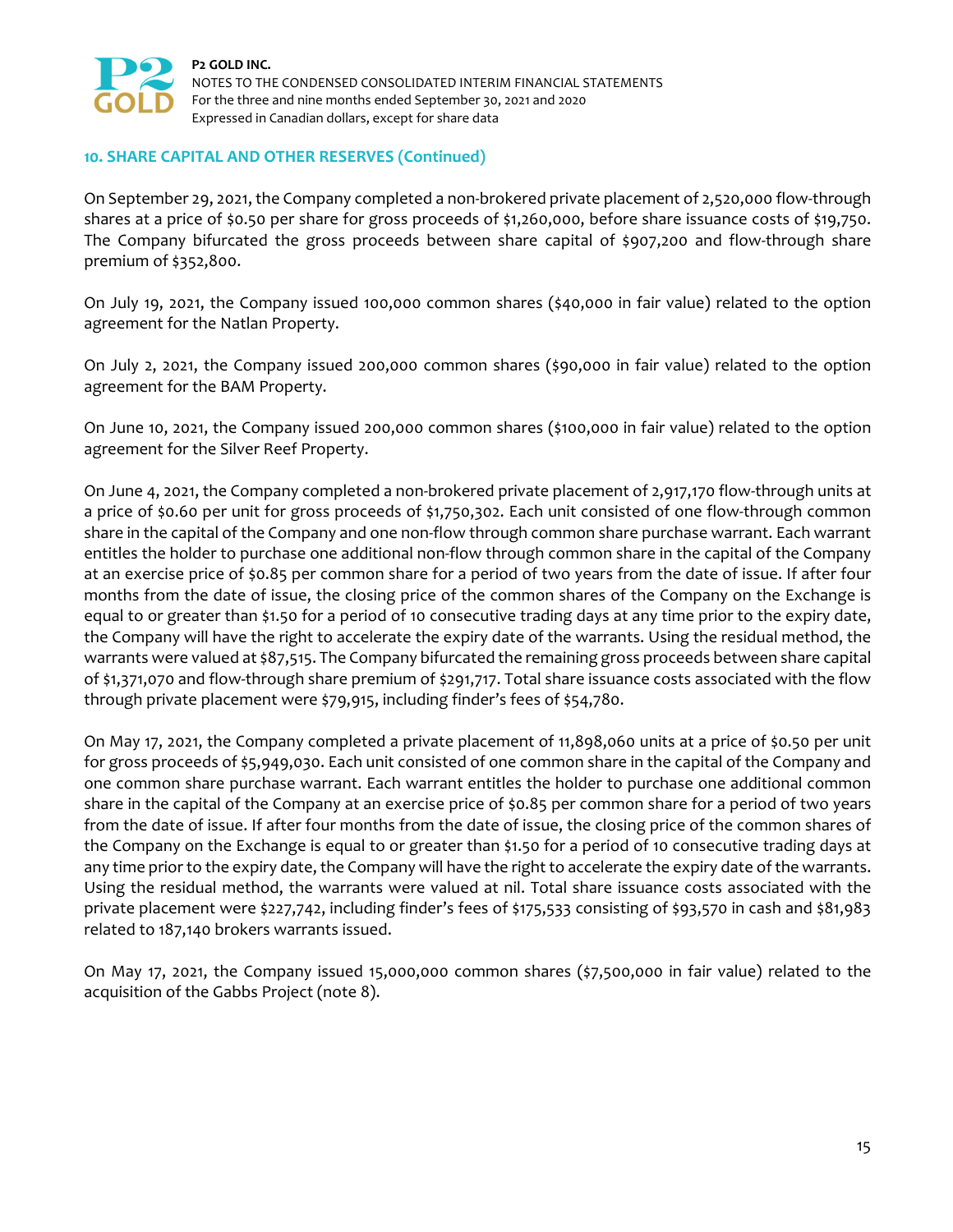

#### **10. SHARE CAPITAL AND OTHER RESERVES (Continued)**

#### **(b) Share options**

The following table summarizes the changes in share options for the nine months ended September 30:

|                            | 2021                     |                | 2020                     |                |  |
|----------------------------|--------------------------|----------------|--------------------------|----------------|--|
|                            |                          | Weighted       |                          | Weighted       |  |
|                            | Number of                | average        | Number of                | average        |  |
|                            | share options            | exercise price | share options            | exercise price |  |
| Outstanding, January 1,    | 2,660,000<br>Š.          | 0.48           | 800,000<br>Ś             | 0.53           |  |
| Granted                    | 2,270,000                | 0.50           | 1,785,000                | 0.49           |  |
| Exercised                  | (20,834)                 | 0.30           | $\overline{\phantom{a}}$ |                |  |
| Forfeited                  | (16,500)                 | 0.47           | (68,750)                 | 0.55           |  |
| Expired                    | $\overline{\phantom{a}}$ |                | (56, 250)                | 0.60           |  |
| Outstanding, September 30, | 4,892,666                | 0.49           | 2,460,000<br>S           | 0.50           |  |

For the options exercised during the period, the related weighted average share price at the time of exercise was \$0.49 (2020 – nil).

The following table summarizes information about share options outstanding and exercisable at September 30, 2021:

|                 |               | Share options outstanding |               | Share options exercisable |
|-----------------|---------------|---------------------------|---------------|---------------------------|
|                 | Number of     | Weighted                  | Number of     | Weighted                  |
|                 | share options | average years             | share options | average                   |
| Exercise prices | outstanding   | to expiry                 | exercisable   | exercise price            |
| $$0.26 - $0.50$ | 1,481,000     | 1.22                      | 1,154,667     | 0.34                      |
| $$0.51 - $0.75$ | 3,411,666     | 1.45                      | 2,079,297     | 0.57                      |
|                 | 4,892,666     | 1.38                      | 3,233,964     | 0.49                      |

The total share-based compensation expense for the nine months ended September 30, 2021 was \$855,107 (2020 – \$458,108) which was expensed in the statement of loss.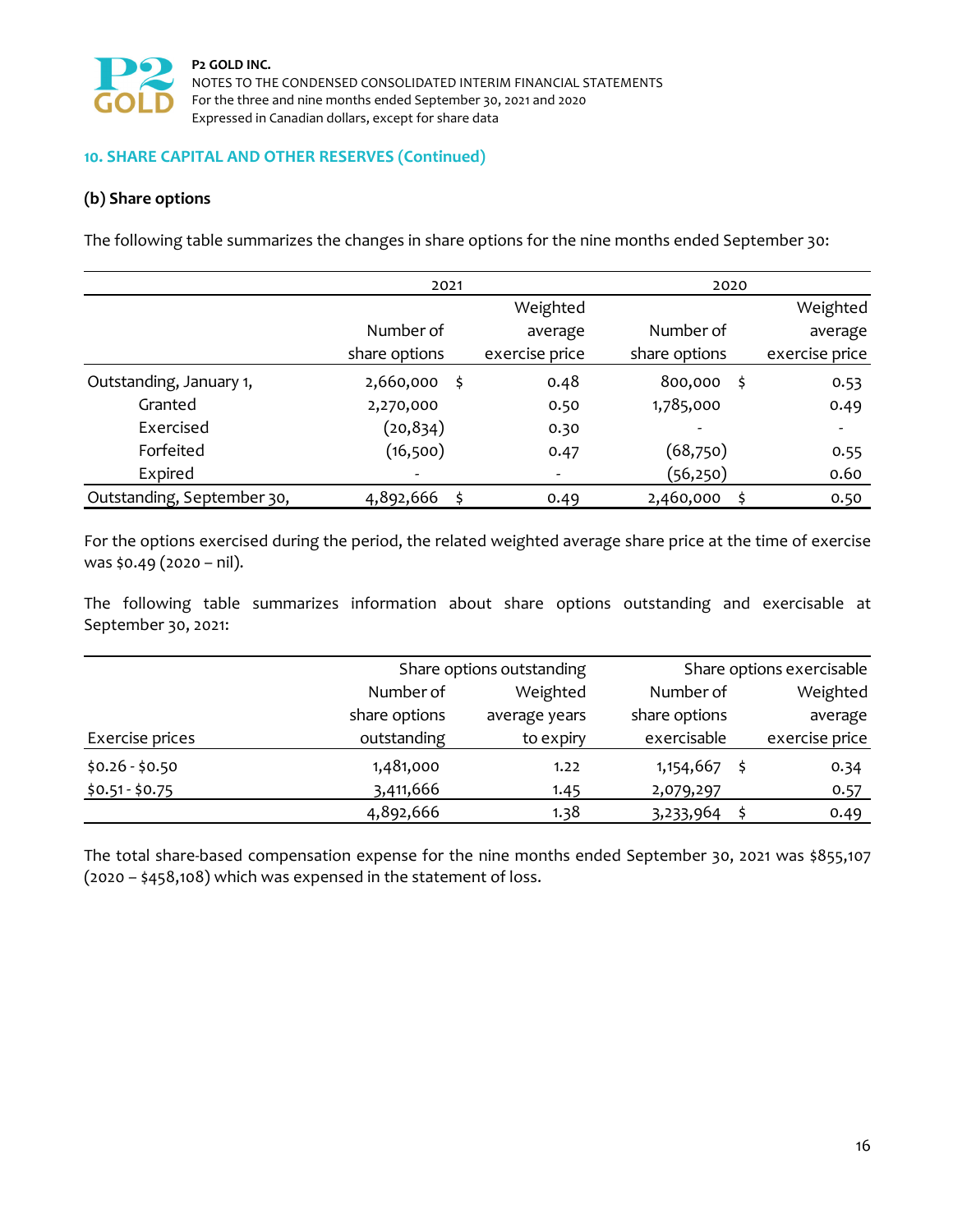

#### **10. SHARE CAPITAL AND OTHER RESERVES (Continued)**

The following are the weighted average assumptions used to estimate the fair value of share options granted for the nine months ended September 30, 2021 and 2020 using the Black-Scholes pricing model:

|                            | For the nine months ended |               |  |
|----------------------------|---------------------------|---------------|--|
|                            | September 30,             | September 30, |  |
|                            | 2021                      | 2020          |  |
| Expected life              | 2 years                   | 2 years       |  |
| <b>Expected volatility</b> | 195.33%                   | 216.12%       |  |
| Risk-free interest rate    | 0.30%                     | 0.26%         |  |
| Expected dividend yield    | Nil                       | Nil           |  |
| Forfeiture rate            | Nil                       | Nil           |  |

Option pricing models require the input of subjective assumptions including the expected price volatility and expected share option life. Changes in these assumptions would have a significant impact on the fair value calculation.

#### **(c) Warrants**

The following table summarizes the changes in warrants for the nine months ended September 30:

|                                 | 2021             |         | 2020            |         |  |
|---------------------------------|------------------|---------|-----------------|---------|--|
|                                 | Number of        | Warrant | Number of       | Warrant |  |
|                                 | warrants         | reserve | warrants        | reserve |  |
| Outstanding, January 1,         | 8,176,666 \$     | 9,489   | 301,249<br>- \$ | 131,807 |  |
| Transactions during the period: |                  |         |                 |         |  |
| Warrants issued -               |                  |         |                 |         |  |
| private placement               | 11,898,060       |         | 4,600,000       |         |  |
| Warrants issued - flow-through  |                  |         |                 |         |  |
| share private placement         | 2,917,170        | 87,515  |                 |         |  |
| Broker's warrants issued -      |                  |         |                 |         |  |
| private placement               | 187,140          | 81,983  |                 |         |  |
| Fair value adjustment           |                  |         |                 |         |  |
| for warrant issued - MOU        |                  |         |                 | 461     |  |
| Outstanding, September 30,      | 23,179,036<br>\$ | 178,987 | 4,901,249       | 132,268 |  |

At September 30, 2021, the weighted average exercise price for the outstanding warrants is \$0.80 (2020 -\$0.71).

Warrants issued in the flow-through share private placement were valued at \$87,515 using the residual method. Brokers warrants issued in the private placement were valued at \$81,983 using the Black Scholes pricing model. Key assumptions used to estimate the fair value of warrants granted included expected life of 2 years, expected volatility of 196.15%, risk‐free interest rate of 0.31% and a forfeiture rate of nil.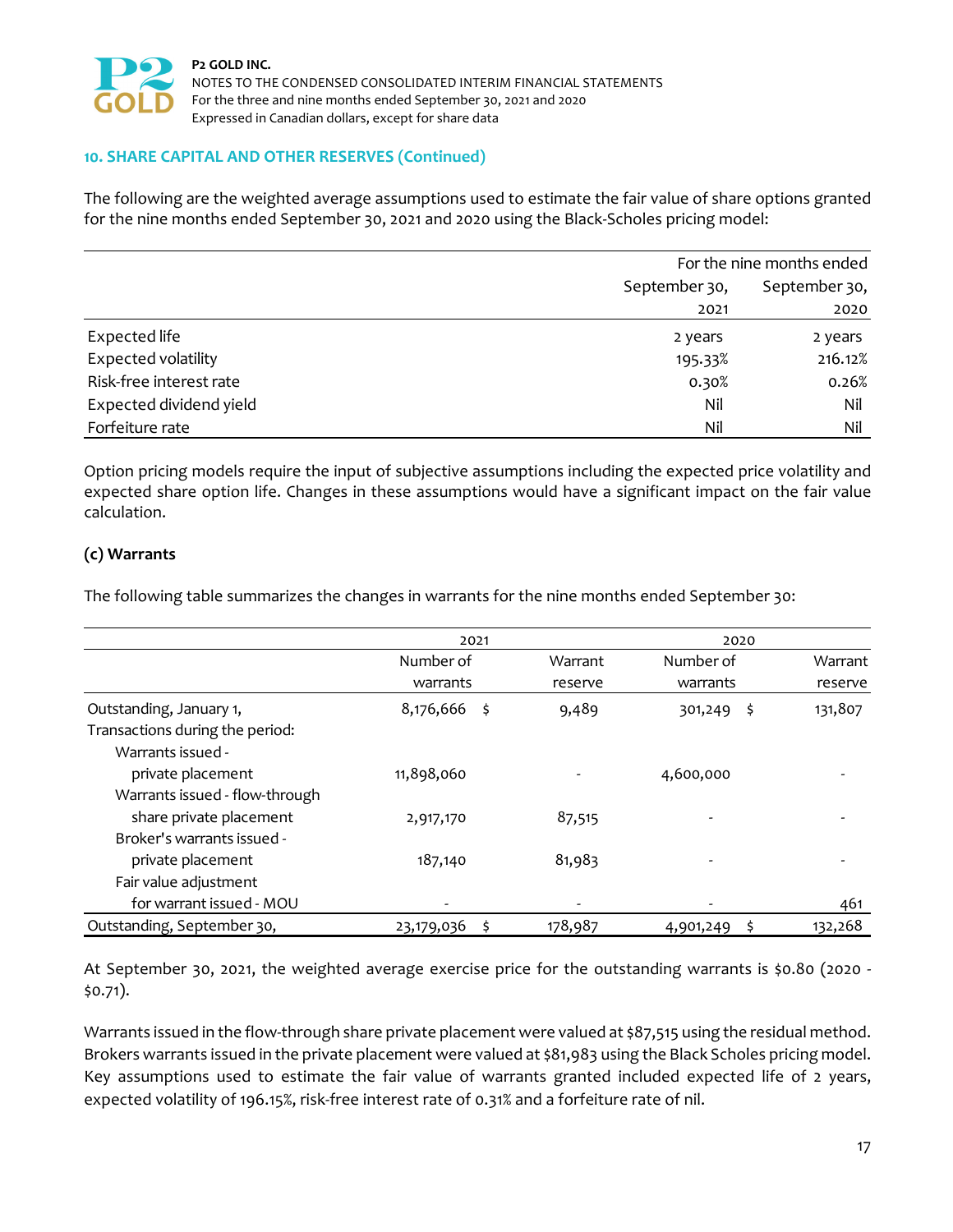

#### **11. RELATED PARTIES**

Key management includes the Company's directors and officers including its President and Chief Executive Officer, its Chief Exploration Officer, its Executive Vice President and its Chief Financial Officer. It also includes the Company's former directors and officers.

Directors and key management compensation:

|                                | For the three months ended |  |               | For the nine months ended |               |  |               |
|--------------------------------|----------------------------|--|---------------|---------------------------|---------------|--|---------------|
|                                | September 30,              |  | September 30, |                           | September 30, |  | September 30, |
|                                | 2021                       |  | 2020          |                           | 2021          |  | 2020          |
| Share-based compensation       | $203,673$ \$               |  | 293,933       |                           | 726,602       |  | 423,083       |
| Management and consulting fees |                            |  | 40,000        |                           | 76,995        |  | 112,000       |
| Salaries and benefits          | 133,667                    |  |               |                           | 142,305       |  |               |
|                                | 337,340                    |  | 333,933       |                           | 945,902       |  | 535,083       |

As at September 30, 2021, accounts payable and accrued liabilities include \$7,440 (December 31, 2020 ‐ \$12,870) owed to two officers of the Company for reimbursement of transactions incurred in the normal course of business.

#### **12. FINANCIAL RISK MANAGEMENT**

The Company has exposure to a variety of financial risks: market risk (including currency risk and interest rate risk), credit risk and liquidity risk from its use of financial instruments.

#### **(a) Market risk**

Market risk is the risk that changes in market prices, such as foreign exchange rates will affect the Company's cash flows or value of its financial instruments.

#### *(i) Currency risk*

The Company is subject to currency risk on financial instruments that are denominated in currencies that are not the same as the functional currency of the entity that holds them. Exchange gains and losses would impact the statement of loss.

The Company is exposed to currency risk through cash and cash equivalents and accounts payable and accrued liabilities held in the parent entity which are denominated in USD.

*(ii) Interest rate risk*

The Company is subject to interest rate risk with respect to its investments in cash and cash equivalents. The Company's current policy is to invest cash at floating rates of interest with cash reserves to be maintained in cash and cash equivalents in order to maintain liquidity. Fluctuations in interest rates when cash and cash equivalents mature impact interest and finance income earned.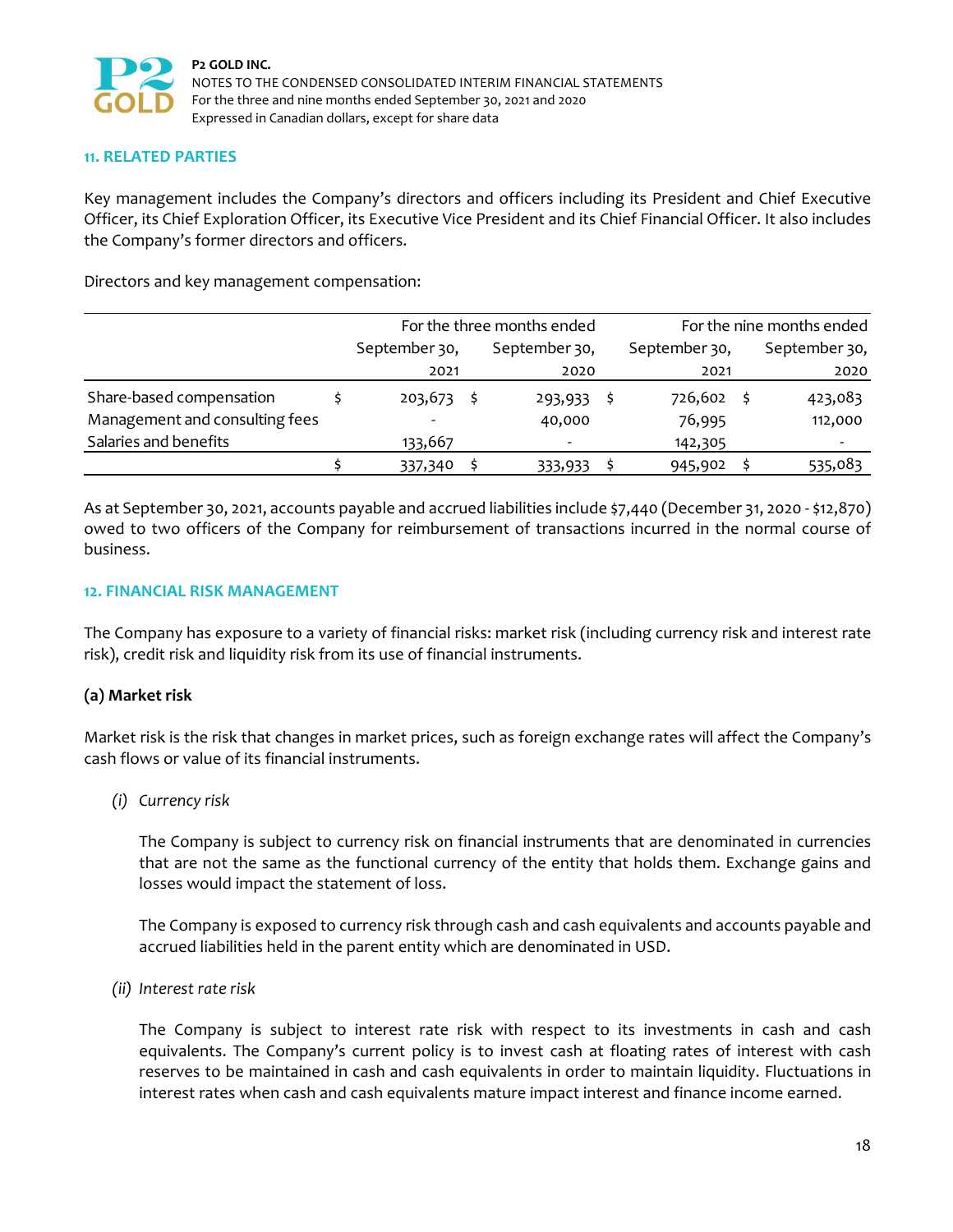

#### **12. FINANCIAL RISK MANAGEMENT (Continued)**

#### **(b) Credit risk**

Credit risk is the risk of potential loss to the Company if the counterparty to a financial instrument fails to meet its contractual obligations. The Company's credit risk is primarily attributable to its financial assets including cash and cash equivalents and restricted cash.

The Company limits its exposure to credit risk on financial assets through investing its cash and cash equivalents and restricted cash with high‐credit quality financial institutions. Management believes there is a nominal expected credit loss associated with these deposits.

#### **(c) Liquidity risk**

Liquidity risk is the risk that the Company will not be able to meet its financial obligations as they fall due. The Company manages liquidity risk by monitoring actual and projected cash flows and matching the maturity profile of financial assets and liabilities.

Refer to note 1b for further discussion regarding the Company's ability to continue as a going concern.

#### **(d) Fair value estimation**

The Company's financial assets and liabilities are initially measured and recognized according to a fair value hierarchy that prioritizes the inputs to valuation techniques used to measure fair value. The hierarchy gives the highest priority to unadjusted quoted prices in active markets for identical assets and liabilities and the lowest priority to unobservable inputs.

The three levels of fair value hierarchy are as follows:

- Level 1: Quoted prices in active markets for identical assets or liabilities that the Company has the ability to access at the measurement date.
- Level 2: Inputs other than quoted prices included within Level 1 that are observable for the asset or liability, either directly (i.e. as prices) or indirectly (i.e. derived from prices).
- Level 3: Inputs for the asset or liability that are not based on observable market date.

The carrying values of cash and cash equivalents, receivables and other, restricted cash and accounts payable and accrued liabilities approximate their fair values due to the short-term maturity of these financial instruments.

The carrying value of the acquisition liabilities for the Gabbs Project are considered to approximate their fair value.